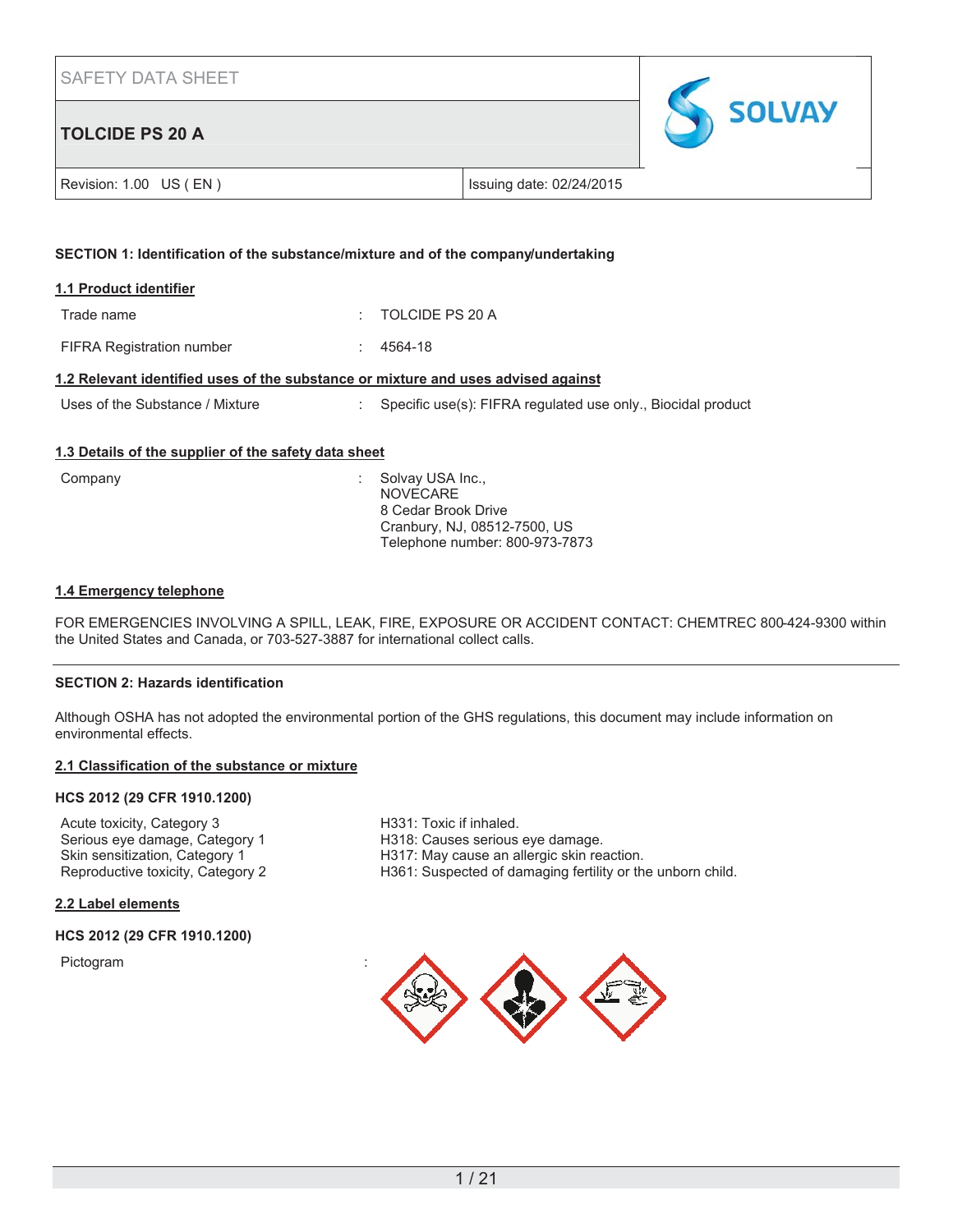**TOLCIDE PS 20 A**



| Revision: 1.00 US (EN)                                                                        | Issuing date: 02/24/2015                                                                                                                                                                                                                                                                                                                                                 |
|-----------------------------------------------------------------------------------------------|--------------------------------------------------------------------------------------------------------------------------------------------------------------------------------------------------------------------------------------------------------------------------------------------------------------------------------------------------------------------------|
| Signal Word                                                                                   | : Danger                                                                                                                                                                                                                                                                                                                                                                 |
| <b>Hazard Statements:</b><br>H317<br>H318<br>H331<br>H361                                     | May cause an allergic skin reaction.<br>Causes serious eye damage.<br>Toxic if inhaled.<br>Suspected of damaging fertility or the unborn child.                                                                                                                                                                                                                          |
| <b>Precautionary Statements:</b>                                                              |                                                                                                                                                                                                                                                                                                                                                                          |
| Prevention<br>P201<br>P202<br>P261<br>P271<br>P272                                            | Obtain special instructions before use.<br>Do not handle until all safety precautions have been read and understood.<br>Avoid breathing dust/ fume/ gas/ mist/ vapors/ spray.<br>Use only outdoors or in a well-ventilated area.<br>Contaminated work clothing must not be allowed out of the workplace.                                                                 |
| P280<br>P280<br>P281                                                                          | Wear eye protection/ face protection.<br>Wear protective gloves.<br>Use personal protective equipment as required.                                                                                                                                                                                                                                                       |
| Response<br>$P302 + P352$<br>$P304 + P340$                                                    | IF ON SKIN: Wash with plenty of soap and water.<br>IF INHALED: Remove victim to fresh air and keep at rest in a position<br>comfortable for breathing.                                                                                                                                                                                                                   |
| P305 + P351 + P338<br>$P308 + P313$<br>P310<br>$P333 + P313$<br>P363                          | IF IN EYES: Rinse cautiously with water for several minutes. Remove<br>contact lenses, if present and easy to do. Continue rinsing.<br>IF exposed or concerned: Get medical advice/ attention.<br>Immediately call a POISON CENTER or doctor/ physician.<br>If skin irritation or rash occurs: Get medical advice/attention.<br>Wash contaminated clothing before reuse. |
| Storage<br>$P403 + P233$<br>P405                                                              | Store in a well-ventilated place. Keep container tightly closed.<br>Store locked up.                                                                                                                                                                                                                                                                                     |
| Disposal<br>P501<br>$0.2$ Other herewe wising the set<br>متحافظ والكالمحامر والمرابعة الخارية | Dispose of contents/ container to an approved waste disposal plant.                                                                                                                                                                                                                                                                                                      |

#### **2.3 Other hazards which do not result in classification**

H401: Toxic to aquatic life. H412: Harmful to aquatic life with long lasting effects.

# **SECTION 3: Composition/information on ingredients**

## **3.1 Substance**

Not applicable, this product is a mixture.

# **3.2 Mixture**

Chemical nature **interest in the Chemical nature**  $\qquad \qquad$ : Aqueous solution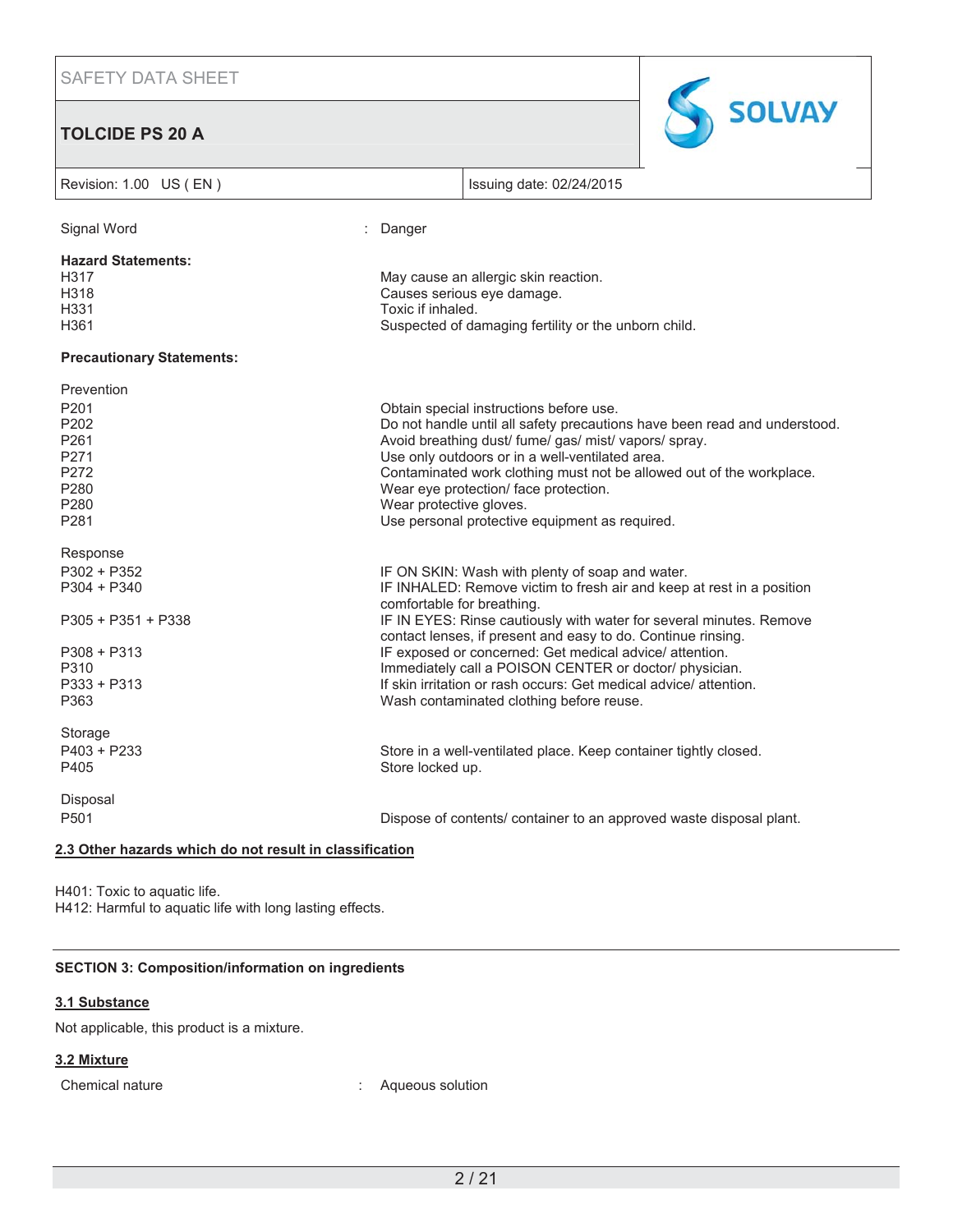| <b>SAFETY DATA SHEET</b> |                          |               |
|--------------------------|--------------------------|---------------|
| <b>TOLCIDE PS 20 A</b>   |                          | <b>SOLVAY</b> |
| Revision: 1.00 US (EN)   | Issuing date: 02/24/2015 |               |

## **Hazardous Ingredients and Impurities**

| Chemical Name                               | Identification number<br>CAS-No. | Concentration [%] |
|---------------------------------------------|----------------------------------|-------------------|
| Tetrakis(Hydroxymethyl) Phosphonium Sulfate | 55566-30-8                       | 18 - 22           |

The specific chemical identity and/or exact percentage (concentration) of composition has been withheld as a trade secret.

## **SECTION 4: First aid measures**

## **4.1 Description of first-aid measures**

| General advice | Show this material safety data sheet to the doctor in attendance.<br>First responder needs to protect himself.<br>Place affected apparel in a sealed bag for subsequent decontamination.<br>Plan first aid action before beginning work with this product.<br>In the case of accident or if you feel unwell, seek medical advice immediately<br>(show the label where possible).                 |
|----------------|--------------------------------------------------------------------------------------------------------------------------------------------------------------------------------------------------------------------------------------------------------------------------------------------------------------------------------------------------------------------------------------------------|
| If inhaled     | Move to fresh air.<br>Keep at rest.<br>Consult a physician.                                                                                                                                                                                                                                                                                                                                      |
| Skin contact   | Take off contaminated clothing and shoes immediately.<br>Wash off with plenty of water.<br>Wash immediately and thoroughly for a prolonged period (at least 15<br>minutes).<br>Get medical attention if irritation develops and persists.                                                                                                                                                        |
| Eye contact    | Rinse immediately with plenty of water, also under the eyelids, for at least 15<br>minutes.<br>Get immediate medical advice/ attention.                                                                                                                                                                                                                                                          |
| Ingestion      | Do not induce vomiting without medical advice.<br>If victim is conscious:<br>Rinse mouth with water.<br>Keep at rest.<br>Never give anything by mouth to an unconscious person.<br>Do not leave the victim unattended.<br>Vomiting may occur spontaneously<br>Risk of product entering the lungs on vomiting after ingestion.<br>Lay victim on side.<br>Get immediate medical advice/ attention. |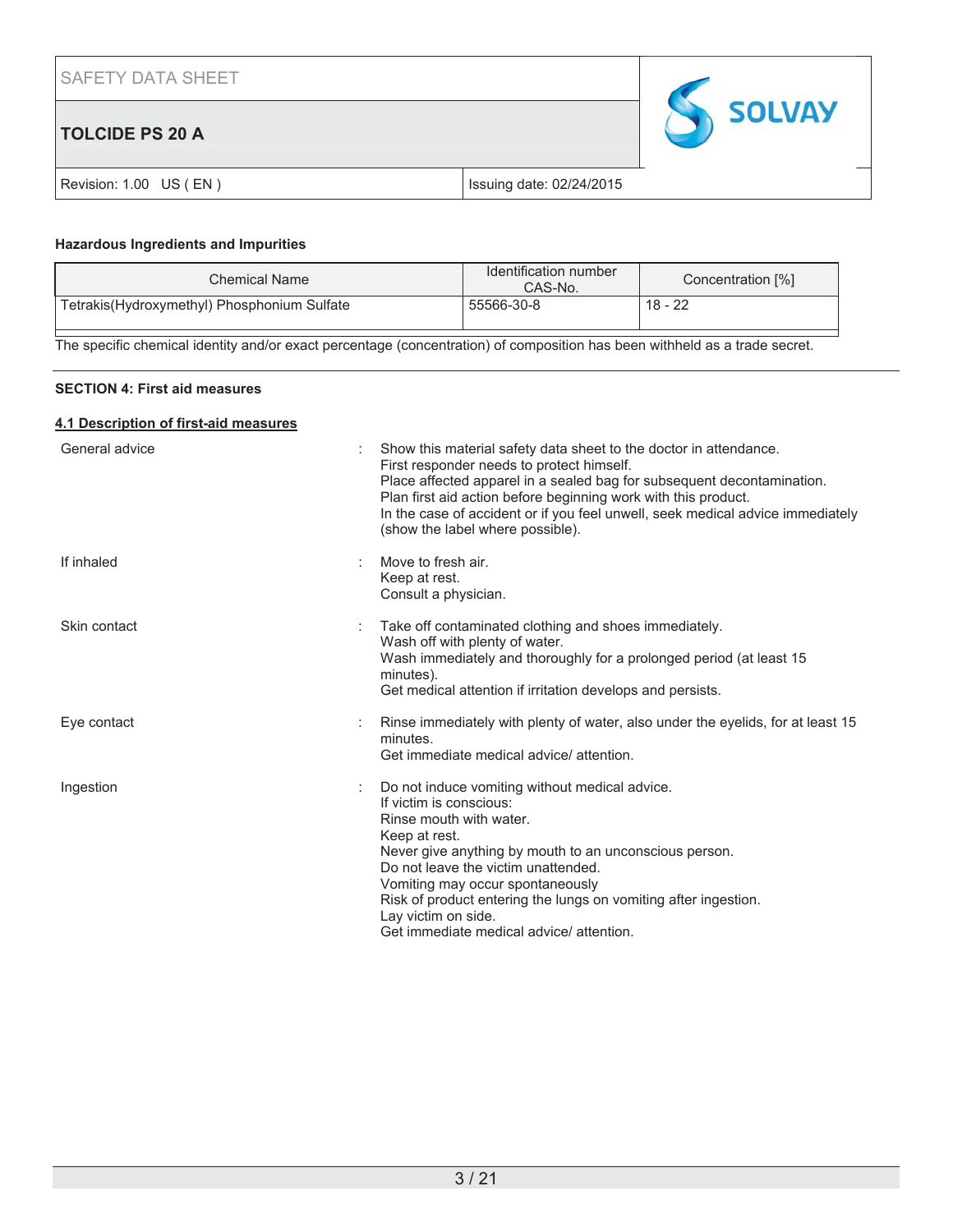| <b>SAFETY DATA SHEET</b>                                                       |   |                                                                                                                                                                                                                                                                                                                                  |
|--------------------------------------------------------------------------------|---|----------------------------------------------------------------------------------------------------------------------------------------------------------------------------------------------------------------------------------------------------------------------------------------------------------------------------------|
| <b>TOLCIDE PS 20 A</b>                                                         |   | <b>SOLVAY</b>                                                                                                                                                                                                                                                                                                                    |
| Revision: 1.00 US (EN)                                                         |   | Issuing date: 02/24/2015                                                                                                                                                                                                                                                                                                         |
| 4.2 Most important symptoms and effects, both acute and delayed                |   |                                                                                                                                                                                                                                                                                                                                  |
| Symptoms                                                                       |   | Lachrymation<br>Ingestion may provoke the following symptoms:<br>Nausea<br>Liver disorders                                                                                                                                                                                                                                       |
| <b>Risks</b>                                                                   |   | Skin contact may aggravate existing skin disease                                                                                                                                                                                                                                                                                 |
| 4.3 Indication of any immediate medical attention and special treatment needed |   |                                                                                                                                                                                                                                                                                                                                  |
| Notes to physician                                                             |   | All treatments should be based on observed signs and symptoms of distress<br>in the patient. Consideration should be given to the possibility that<br>overexposure to materials other than this product may have occurred.<br>Treat symptomatically.<br>There is no specific antidote available.                                 |
| <b>SECTION 5: Firefighting measures</b>                                        |   |                                                                                                                                                                                                                                                                                                                                  |
| Flash point                                                                    |   | Not applicable (aqueous liquid).                                                                                                                                                                                                                                                                                                 |
| Autoignition temperature                                                       |   | no data available                                                                                                                                                                                                                                                                                                                |
| Flammability / Explosive limit                                                 |   | no data available                                                                                                                                                                                                                                                                                                                |
| 5.1 Extinguishing media                                                        |   |                                                                                                                                                                                                                                                                                                                                  |
| Suitable extinguishing media                                                   |   | In case of fire, use water/water spray/water jet/carbon<br>dioxide/sand/foam/alcohol resistant foam/chemical powder for extinction.                                                                                                                                                                                              |
| Unsuitable extinguishing media                                                 |   | Use extinguishing measures that are appropriate to local circumstances and<br>the surrounding environment.                                                                                                                                                                                                                       |
| 5.2 Special hazards arising from the substance or mixture                      |   |                                                                                                                                                                                                                                                                                                                                  |
| Specific hazards during fire fighting                                          |   | Harmful or toxic vapors are released.<br>Do not allow run-off from fire fighting to enter drains or water courses.<br>Under fire conditions:<br>Will burn<br>(following evaporation of water)<br>Hazardous decomposition products<br>Phosphorus trihydride (phosphine)<br>Oxides of phosphorus<br>Sulfur oxides<br>Carbon oxides |
| 5.3 Advice for firefighters                                                    |   |                                                                                                                                                                                                                                                                                                                                  |
| Special protective equipment for fire-fighters                                 | ÷ | In the event of fire, wear self-contained breathing apparatus.<br>Personal protective equipment comprising: suitable protective gloves, safety                                                                                                                                                                                   |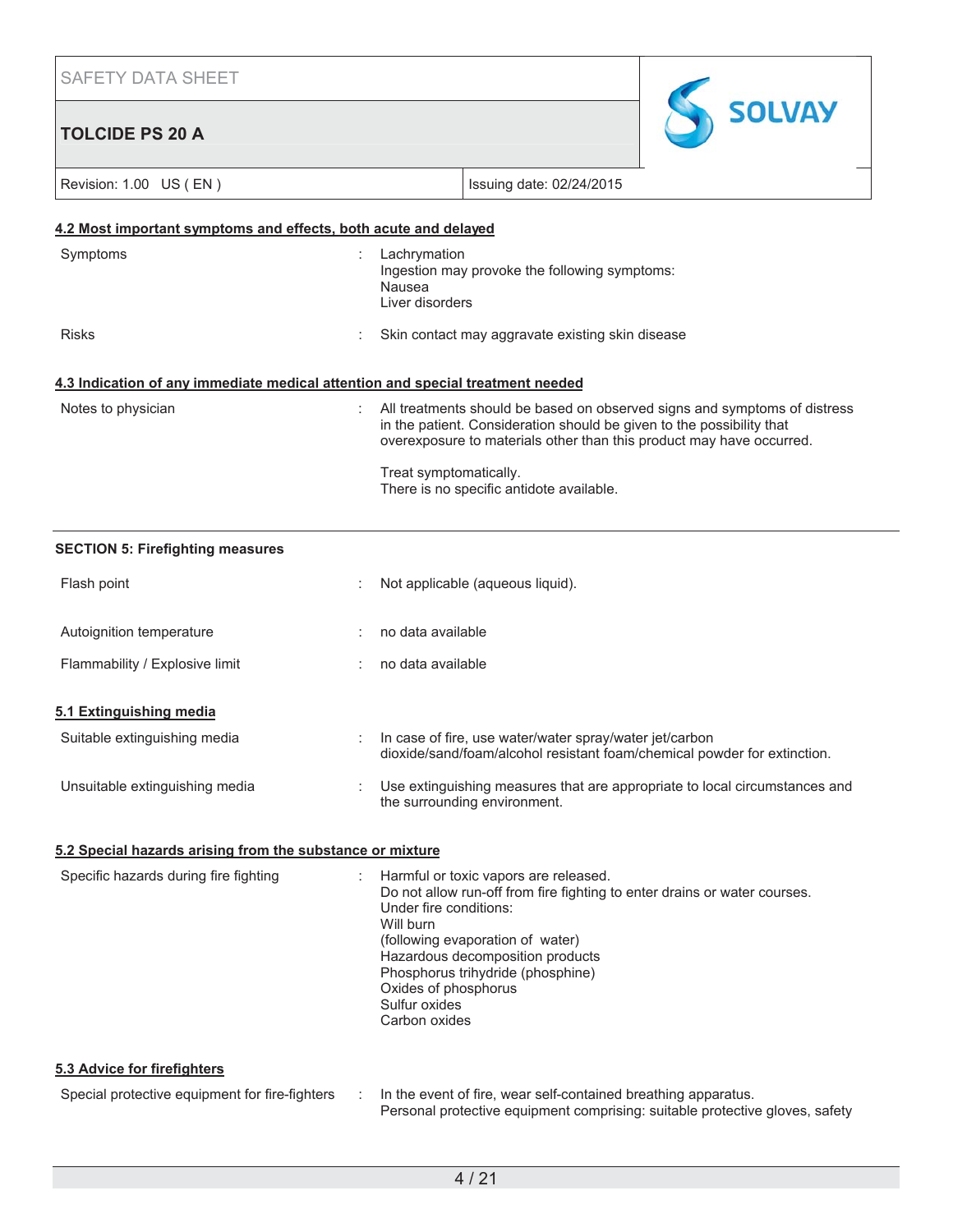# **TOLCIDE PS 20 A**



| Revision: 1.00 US (EN)         |                         | Issuing date: 02/24/2015                                                                                                                                                                           |
|--------------------------------|-------------------------|----------------------------------------------------------------------------------------------------------------------------------------------------------------------------------------------------|
|                                |                         | goggles and protective clothing<br>Firefighters should wear NIOSH/MSHA approved self-contained breathing<br>apparatus and full protective clothing.                                                |
| Specific fire fighting methods |                         | Standard procedure for chemical fires.                                                                                                                                                             |
| Further information            | discharged into drains. | Collect contaminated fire extinguishing water separately. This must not be<br>Fire residues and contaminated fire extinguishing water must be disposed of<br>in accordance with local regulations. |

## **SECTION 6: Accidental release measures**

#### **6.1 Personal precautions, protective equipment and emergency procedures**

| Personal precautions, protective equipment<br>÷<br>and emergency procedures | Do not breathe spray.<br>Avoid contact with the skin and the eyes.<br>Use personal protective equipment.<br>Ensure adequate ventilation.<br>Evacuate personnel to safe areas.                                    |
|-----------------------------------------------------------------------------|------------------------------------------------------------------------------------------------------------------------------------------------------------------------------------------------------------------|
| 6.2 Environmental precautions                                               |                                                                                                                                                                                                                  |
| Environmental precautions                                                   | Do not allow uncontrolled discharge of product into the environment.<br>Contain the spilled material by diking.<br>Do not flush into surface water or sanitary sewer system.<br>Do not let product enter drains. |

#### Spills may be reportable to the National Response Center (800-424-8802) and to state and/or local agencies

## **6.3 Methods and materials for containment and cleaning up**

| Recovery                   | Contain spillage, soak up with non-combustible absorbent material, (e.g.<br>sand, earth, diatomaceous earth, vermiculite) and transfer to a container for<br>disposal according to local / national regulations (see section 13).<br>Keep in suitable, closed containers for disposal. |
|----------------------------|----------------------------------------------------------------------------------------------------------------------------------------------------------------------------------------------------------------------------------------------------------------------------------------|
|                            | Never return spills in original containers for re-use.                                                                                                                                                                                                                                 |
| Decontamination / cleaning | Wash nonrecoverable remainder with large amounts of water.<br>Recover the cleaning water for subsequent disposal.                                                                                                                                                                      |
|                            | Decontaminate tools, equipment and personal protective equipment in a<br>segregated area.                                                                                                                                                                                              |
| Disposal                   | Dispose of contents/ container to an approved waste disposal plant.<br>Dispose of in accordance with local regulations.                                                                                                                                                                |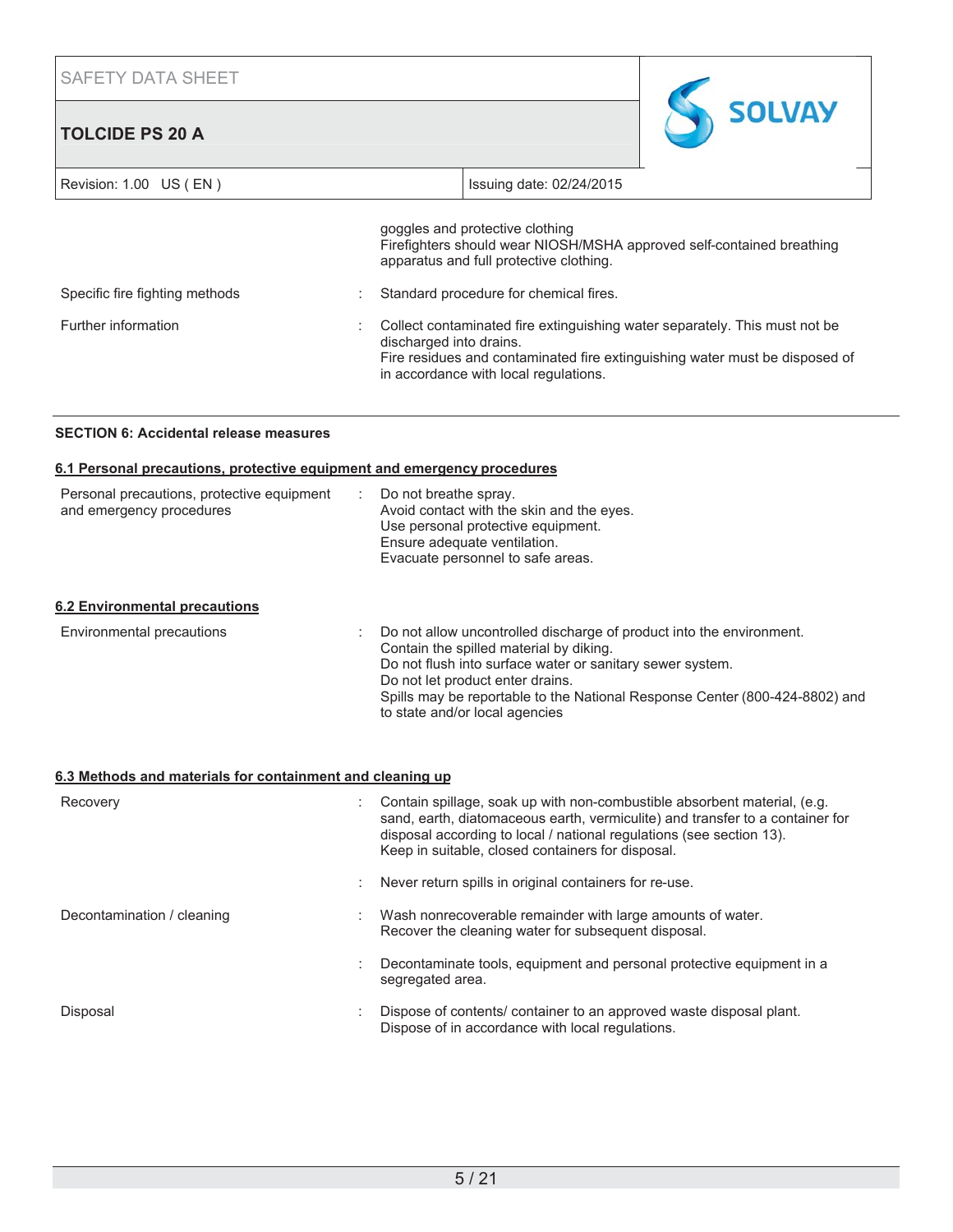# **TOLCIDE PS 20 A**



| TULUIDE FO ZU A                        |                                                                                                                                                                                                                                                                                                                                                                                                                                                                                                                                        |
|----------------------------------------|----------------------------------------------------------------------------------------------------------------------------------------------------------------------------------------------------------------------------------------------------------------------------------------------------------------------------------------------------------------------------------------------------------------------------------------------------------------------------------------------------------------------------------------|
| Revision: 1.00 US (EN)                 | Issuing date: 02/24/2015                                                                                                                                                                                                                                                                                                                                                                                                                                                                                                               |
| 6.4 Reference to other sections        |                                                                                                                                                                                                                                                                                                                                                                                                                                                                                                                                        |
| Reference to other sections            | For personal protection see section 8.                                                                                                                                                                                                                                                                                                                                                                                                                                                                                                 |
| <b>SECTION 7: Handling and storage</b> |                                                                                                                                                                                                                                                                                                                                                                                                                                                                                                                                        |
| 7.1 Precautions for safe handling      |                                                                                                                                                                                                                                                                                                                                                                                                                                                                                                                                        |
| <b>Technical measures</b>              | Provide adequate ventilation.                                                                                                                                                                                                                                                                                                                                                                                                                                                                                                          |
| Advice on safe handling and usage      | Avoid exposure - obtain special instructions before use.<br>This product must only be handled by skilled operators.<br>Reduce the duration of exposure to the minimum required.                                                                                                                                                                                                                                                                                                                                                        |
|                                        | Avoid formation of aerosol.<br>Avoid the formation or spread of mists in the atmosphere.<br>Handle in accordance with good industrial hygiene and safety practice.<br>Use only with adequate ventilation/personal protection.                                                                                                                                                                                                                                                                                                          |
|                                        | Do NOT handle without gloves.                                                                                                                                                                                                                                                                                                                                                                                                                                                                                                          |
| Hygiene measures                       | Personal hygiene is an important work practice exposure control measure and<br>the following general measures should be taken when working with or<br>handling this materials:<br>1) Do not store, use, and/or consume foods, beverages, tobacco products, or<br>cosmetics in areas where this material is stored.<br>2) Wash hands and face carefully before eating, drinking, using tobacco,<br>applying cosmetics, or using the toilet.<br>3) Wash exposed skin promptly to remove accidental splashes or contact with<br>material. |

## **7.2 Conditions for safe storage, including any incompatibilities**

| Technical Measures for storage | Prevent unauthorized access.<br>Keep container tightly closed in a dry and well-ventilated place.<br>Containers which are opened must be carefully resealed and kept upright to<br>prevent leakage.<br>Take all necessary measures to avoid accidental discharge of products into<br>drains and waterways due to the rupture of containers or transfer systems. |
|--------------------------------|-----------------------------------------------------------------------------------------------------------------------------------------------------------------------------------------------------------------------------------------------------------------------------------------------------------------------------------------------------------------|
| <b>Storage conditions</b>      |                                                                                                                                                                                                                                                                                                                                                                 |
| Recommended                    | Keep in a dry, cool and well-ventilated place.<br>Keep container tightly closed.                                                                                                                                                                                                                                                                                |
| To be avoided                  | Keep away from incompatible materials to be indicated by the manufacturer<br>Keep away from open flames, hot surfaces and sources of ignition.                                                                                                                                                                                                                  |
| Incompatible products          | Do not mix with incompatible materials (See list, section 10).                                                                                                                                                                                                                                                                                                  |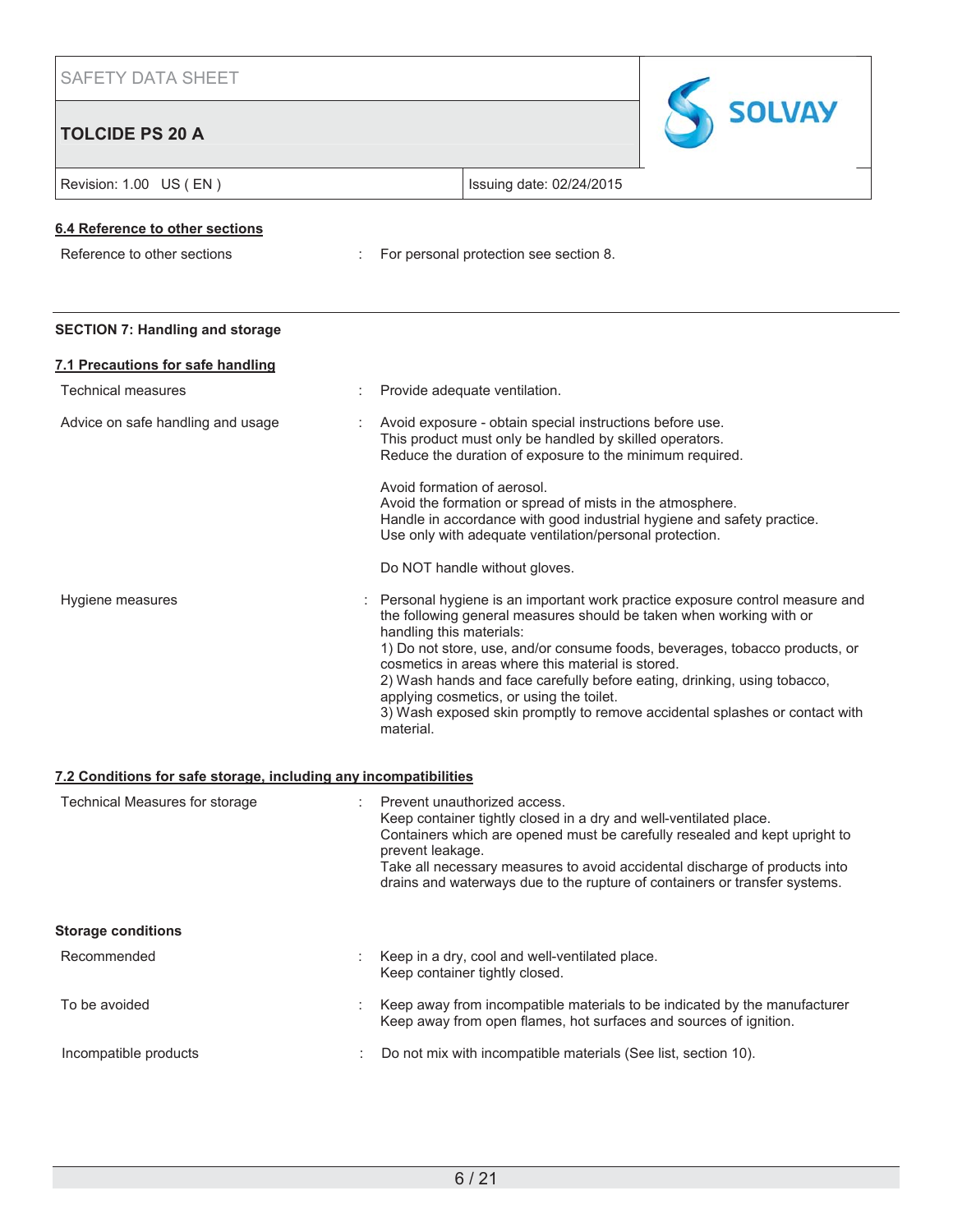# **TOLCIDE PS 20 A**



Revision: 1.00 US (EN ) **ISSUING 19** Issuing date: 02/24/2015

## **Packaging Measures**

| <b>Packaging Measures</b>         |   | Polyethylene or polypropylene drums., Stainless steel |
|-----------------------------------|---|-------------------------------------------------------|
| Packaging materials-Recommended   |   | Plastic materials (polyethylene).                     |
| Packaging materials-To be avoided |   | Ordinary steel.                                       |
|                                   |   |                                                       |
| Storage stability                 |   |                                                       |
| Storage temperature               |   | no data available                                     |
| Other data                        | ÷ | No decomposition if stored and applied as directed.   |

## **7.3 Specific end use(s)**

no data available

## **SECTION 8: Exposure controls/personal protection**

Introductory Remarks: These recommendations provide general guidance for handling this product. Because specific work environments and material handling practices vary, safety procedures should be developed for each intended application. Assistance with selection, use and maintenance of worker protection equipment is generally available from equipment manufacturers.

## **8.1 Control parameters**

## **Ingredients with workplace control parameters**

| Ingredients                                 | Value type                                                                       | Value            | <b>Basis</b> |
|---------------------------------------------|----------------------------------------------------------------------------------|------------------|--------------|
| Tetrakis(Hydroxymethyl) Phosphonium Sulfate | <b>TWA</b>                                                                       | $2 \text{ mg/m}$ | <b>ACGIH</b> |
|                                             | Central nervous system, 2014 Adoption, Not classifiable as a human<br>carcinogen |                  |              |

## **8.2 Exposure controls**

## **Control measures**

Engineering measures : Where engineering controls are indicated by use conditions or a potential for excessive exposure exists, the following traditional exposure control techniques may be used to effectively minimize employee exposures :

> Avoid splashes. Effective exhaust ventilation system Facilities and equipment easily cleanable. Separate rooms are required for washing, showering and changing clothes.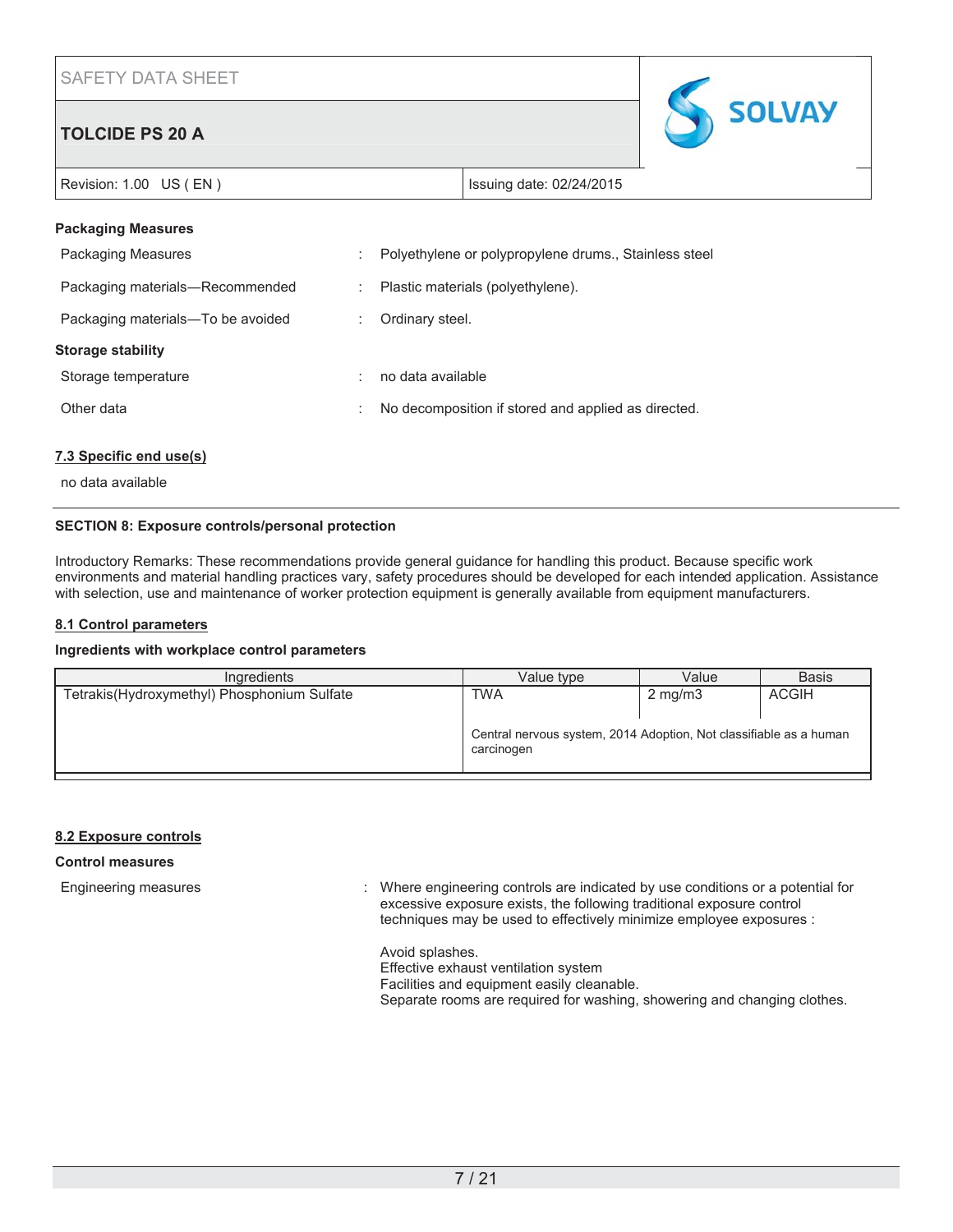**TOLCIDE PS 20 A**



| Revision: 1.00 US (EN)        | Issuing date: 02/24/2015                                                                                                                                                                                                                                                                                                                                                                                                                                                                                                                                                                                                                              |
|-------------------------------|-------------------------------------------------------------------------------------------------------------------------------------------------------------------------------------------------------------------------------------------------------------------------------------------------------------------------------------------------------------------------------------------------------------------------------------------------------------------------------------------------------------------------------------------------------------------------------------------------------------------------------------------------------|
| Personal protective equipment |                                                                                                                                                                                                                                                                                                                                                                                                                                                                                                                                                                                                                                                       |
| Respiratory protection        | When respirators are required, select NIOSH/MSHA approved equipment<br>based on actual or potential airborne concentrations and in accordance with<br>the appropriate regulatory standards and/or industrial recommendations.                                                                                                                                                                                                                                                                                                                                                                                                                         |
|                               | Use a respirator with an approved filter if a risk assessment indicates this is<br>necessary.                                                                                                                                                                                                                                                                                                                                                                                                                                                                                                                                                         |
| Hand protection               | Glove material: Polyvinyl alcohol or nitrile- butyl-rubber gloves<br>Please observe the instructions regarding permeability and breakthrough time<br>which are provided by the supplier of the gloves. Also take into consideration<br>the specific local conditions under which the product is used, such as the<br>danger of cuts, abrasion, and the contact time.<br>Gloves must be inspected prior to use.<br>Gloves should be discarded and replaced if there is any indication of<br>degradation or chemical breakthrough.                                                                                                                      |
| Eye protection                | Eye and face protection requirements will vary dependent upon work<br>environment conditions and material handling practices. Appropriate ANSI<br>Z87 approved equipment should be selected for the particular use intended<br>for this material.                                                                                                                                                                                                                                                                                                                                                                                                     |
|                               | Eye contact should be prevented through the use of:                                                                                                                                                                                                                                                                                                                                                                                                                                                                                                                                                                                                   |
|                               | Safety glasses with side-shields<br>In case of contact through splashing:<br>Wear face-shield and protective suit.                                                                                                                                                                                                                                                                                                                                                                                                                                                                                                                                    |
| Skin and body protection      | Wear suitable protective clothing, gloves and eye/face protection.                                                                                                                                                                                                                                                                                                                                                                                                                                                                                                                                                                                    |
|                               | Choose body protection according to the amount and concentration of the<br>dangerous substance at the work place.<br>Remove and wash contaminated apparel.                                                                                                                                                                                                                                                                                                                                                                                                                                                                                            |
| Hygiene measures              | Personal hygiene is an important work practice exposure control measure and<br>the following general measures should be taken when working with or<br>handling this materials:<br>1) Do not store, use, and/or consume foods, beverages, tobacco products, or<br>cosmetics in areas where this material is stored.<br>2) Wash hands and face carefully before eating, drinking, using tobacco,<br>applying cosmetics, or using the toilet.<br>3) Wash exposed skin promptly to remove accidental splashes or contact with<br>material.                                                                                                                |
| Protective measures           | Always have on hand a first-aid kit, together with proper instructions.<br>Ensure that eyewash stations and safety showers are close to the workstation<br>location.<br>The protective equipment must be selected in accordance with current local<br>standards and in cooperation with the supplier of the protective equipment.<br>Selection of appropriate personal protective equipment should be based on<br>an evaluation of the performance characteristics of the protective equipment<br>relative to the task(s) to be performed, conditions present, duration of use,<br>and the potential hazards, and/or risks that may occur during use. |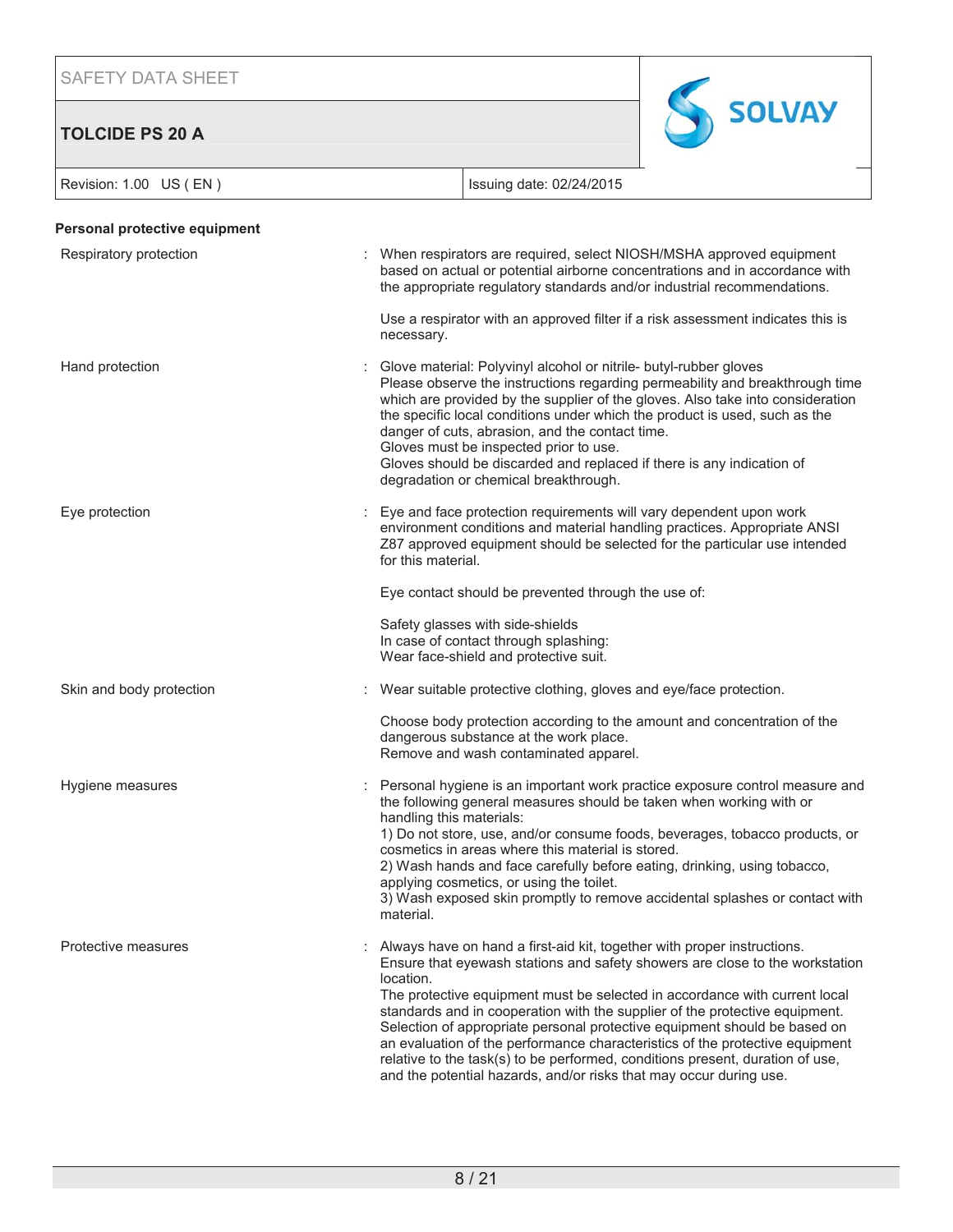# **TOLCIDE PS 20 A**



Revision: 1.00 US (EN) Issuing date: 02/24/2015

## **SECTION 9: Physical and chemical properties**

Physical and Chemical properties here represent typical properties of this product. Contact the business area using the Product information phone number in Section 1 for its exact specifications.

## **9.1 Information on basic physical and chemical properties**

| Appearance                             |                      | Physical state:<br>liquid<br>Color: pale yellow to pale pink      |
|----------------------------------------|----------------------|-------------------------------------------------------------------|
| Odor                                   |                      | characteristic                                                    |
| <b>Odor Threshold</b>                  |                      | no data available                                                 |
| pH                                     |                      | $3.0 - 6.0$                                                       |
| Freezing point                         | t                    | 32 °F (0 °C)                                                      |
| Boiling point/boiling range            |                      | 227.3 °F (108.5 °C) (759.81 mmHg (1,013.00 hPa))                  |
| Flash point                            |                      | Not applicable (aqueous liquid).                                  |
| Evaporation rate (Butylacetate = 1)    | ÷                    | no data available                                                 |
| Flammability (solid, gas)              | ÷                    | no data available                                                 |
| Flammability (liquids)                 | t                    | no data available                                                 |
| Flammability / Explosive limit         |                      | no data available                                                 |
| Autoignition temperature               | t                    | no data available                                                 |
| Vapor pressure                         |                      | no data available                                                 |
| Vapor density                          | ÷                    | no data available                                                 |
| Density                                | ÷                    | 1.08 - 1.13 g/cm3 (68 °F (20 °C))                                 |
| Solubility                             |                      | Water solubility:<br>completely miscible                          |
|                                        |                      | Solubility in other solvents:<br>not determined                   |
| Partition coefficient: n-octanol/water | ÷                    | log Pow: -9.8<br>Structure-activity relationship (SAR), estimated |
| Thermal decomposition                  | $\ddot{\phantom{a}}$ | $>$ 320 °F (160 °C)                                               |
| Viscosity                              |                      | no data available                                                 |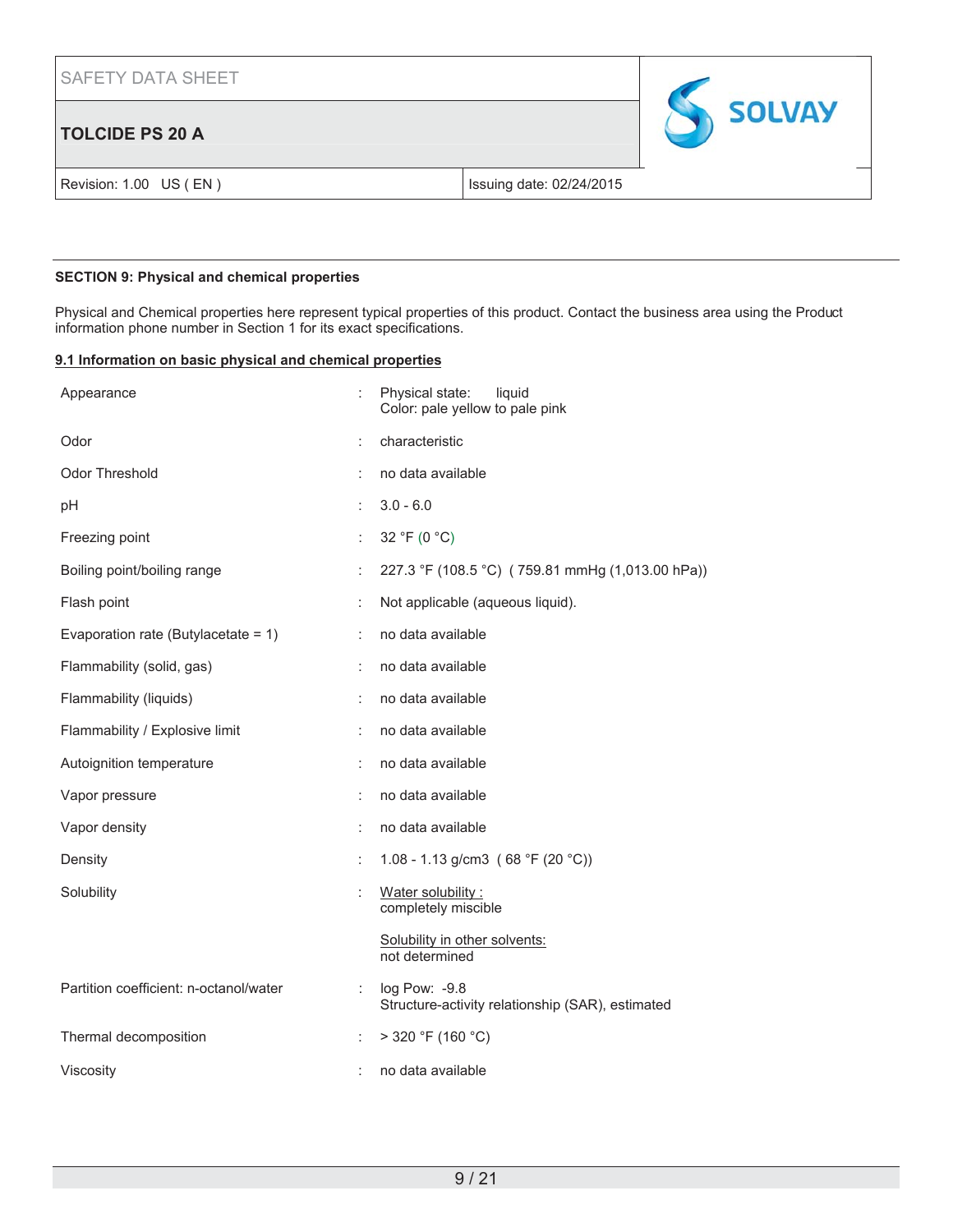| Issuing date: 02/24/2015                           |
|----------------------------------------------------|
|                                                    |
|                                                    |
|                                                    |
|                                                    |
|                                                    |
|                                                    |
| Stable at normal ambient temperature and pressure. |
|                                                    |

Chemical stability **Stable under recommended storage conditions.** Stable under recommended storage conditions.

## **10.3 Possibility of hazardous reactions**

| No decomposition if stored and applied as directed. |   |                                                                                                                                             |
|-----------------------------------------------------|---|---------------------------------------------------------------------------------------------------------------------------------------------|
| Polymerization                                      | ÷ | Hazardous polymerization does not occur.                                                                                                    |
|                                                     |   |                                                                                                                                             |
| 10.4 Conditions to avoid                            |   |                                                                                                                                             |
| Conditions to avoid                                 | ÷ | No dangerous reaction known under conditions of normal use.                                                                                 |
| 10.5 Incompatible materials                         |   |                                                                                                                                             |
| Materials to avoid                                  |   | Strong acids<br>Strong bases<br>Strong oxidizing agents<br>Strong reducing agents.                                                          |
| 10.6 Hazardous decomposition products               |   |                                                                                                                                             |
| Decomposition products                              | ÷ | Oxides of phosphorus<br>Sulfur oxides<br>Hydrogen<br>Carbon monoxide, carbon dioxide and unburned hydrocarbons (smoke).<br><b>PHOSPHINE</b> |

SSOLVAY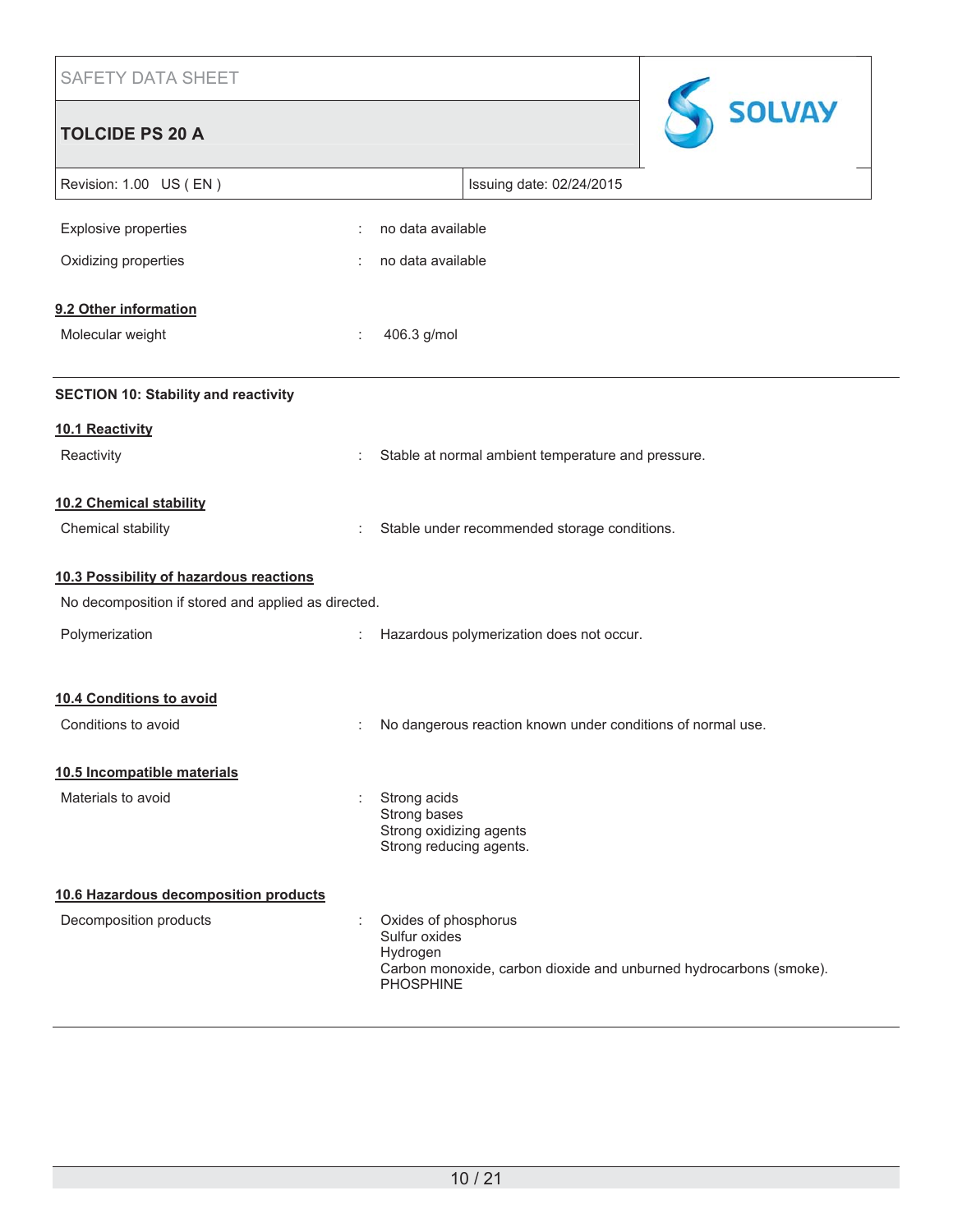# **TOLCIDE PS 20 A**



Revision: 1.00 US (EN ) Revision: 1.00 US (EN )

## **SECTION 11: Toxicological information**

## **11.1 Information on toxicological effects**

| <b>Acute toxicity</b>                               |                |                                                                                                                                                                                 |
|-----------------------------------------------------|----------------|---------------------------------------------------------------------------------------------------------------------------------------------------------------------------------|
| Acute oral toxicity                                 | ÷              | LD50: 575 mg/kg - Rat, for males and females<br>Unpublished internal reports<br><b>THPS 75%</b>                                                                                 |
|                                                     |                | Not classified as harmful if swallowed<br>According to the classification criteria for mixtures.                                                                                |
| Acute inhalation toxicity                           |                | LC50 - 4 h (Dust): 0.59 mg/l - Rat, for males and females<br>Published data<br><b>THPS 75%</b>                                                                                  |
|                                                     |                | <b>Humans</b><br>Symptoms: Watering of the eyes                                                                                                                                 |
|                                                     |                | Harmful by inhalation.<br>According to the classification criteria for mixtures.<br>According to the data on the components                                                     |
| Acute dermal toxicity                               |                | $LD50: > 2,000$ mg/kg - Rat, for males and females<br>Unpublished internal reports<br><b>THPS 75%</b>                                                                           |
|                                                     |                | Not classified as harmful by contact with skin<br>According to the classification criteria for mixtures.<br>According to the data on the components                             |
| Acute toxicity (other routes of administration)     | $\mathbb{R}^n$ | no data available                                                                                                                                                               |
| <b>Skin corrosion/irritation</b><br>Skin irritation |                | Rabbit<br>No skin irritation<br>Method: OECD Test Guideline 404<br>Unpublished internal reports<br><b>THPS 75%</b>                                                              |
| Serious eye damage/eye irritation<br>Eye irritation |                | Risk of serious damage to eyes.<br>Method: OECD Test Guideline 405<br>Extremely irritating to rabbits on ocular application.<br>Unpublished internal reports<br><b>THPS 75%</b> |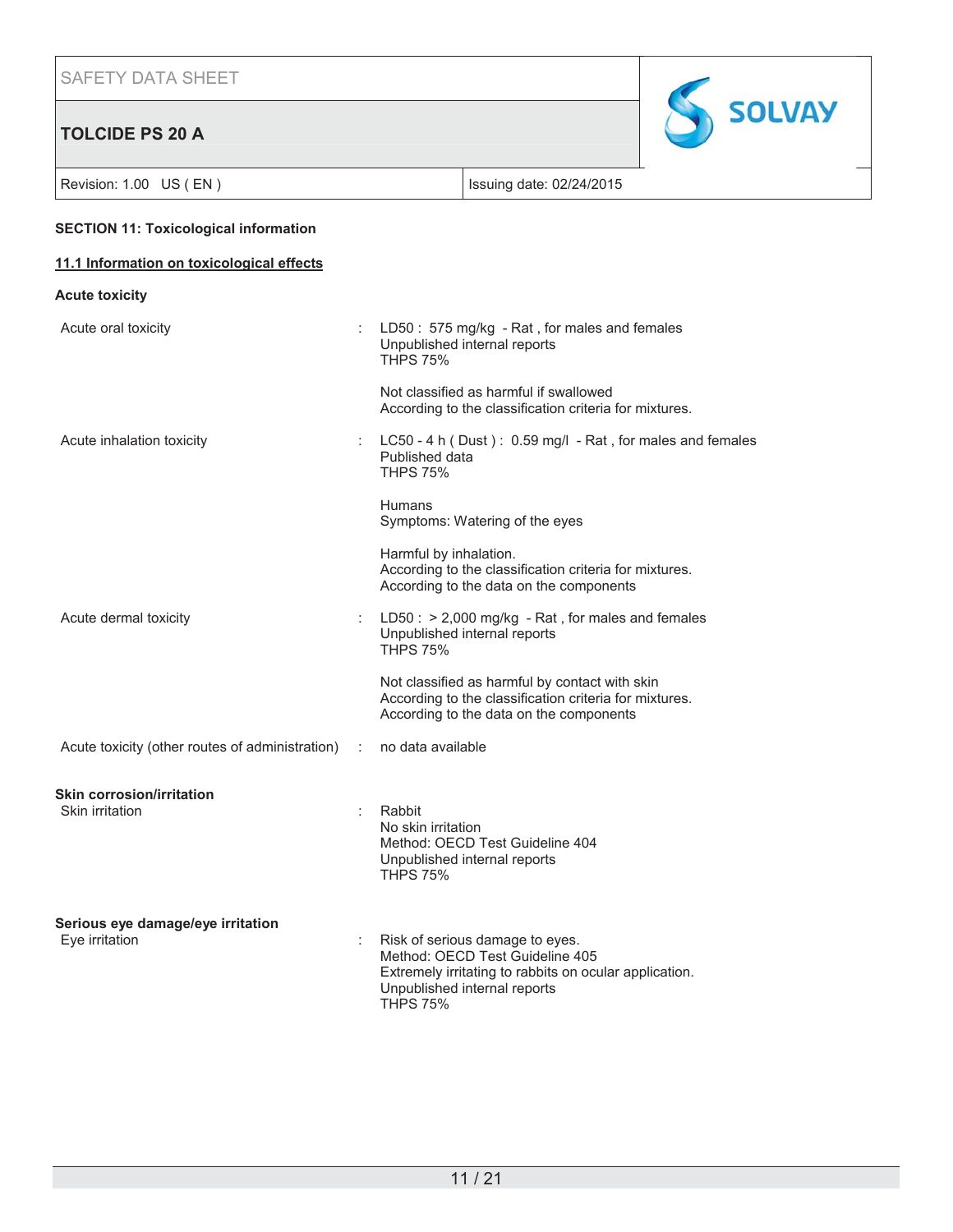# **TOLCIDE PS 20 A**



| Revision: 1.00 US (EN)                             |                                                                                                                             | Issuing date: 02/24/2015                                                                                                                                                             |  |
|----------------------------------------------------|-----------------------------------------------------------------------------------------------------------------------------|--------------------------------------------------------------------------------------------------------------------------------------------------------------------------------------|--|
| Respiratory or skin sensitization<br>Sensitization | Magnusson and Kligman method<br>May cause sensitization by skin contact.<br>Unpublished internal reports<br><b>THPS 75%</b> |                                                                                                                                                                                      |  |
| <b>Mutagenicity</b><br>Genotoxicity in vitro       | negative<br><b>THPS 75%</b>                                                                                                 | Product is not considered to be genotoxic<br>Mutagenicity (Salmonella typhimurium - reverse mutation assay)<br>with and without metabolic activation<br>Unpublished internal reports |  |
|                                                    | Strain: CHO<br>positive<br><b>THPS 75%</b>                                                                                  | Mutagenicity (in vitro mammalian cytogenetic test)<br>with and without metabolic activation<br>Unpublished internal reports                                                          |  |
|                                                    | <b>UDS</b> test<br>negative<br><b>THPS 75%</b>                                                                              | Strain: Hepatocyte (primary culture)<br>Unpublished internal reports                                                                                                                 |  |
|                                                    | positive<br><b>THPS 75%</b>                                                                                                 | Mouse lymphoma test / TK<br>with and without metabolic activation<br>Unpublished internal reports                                                                                    |  |
| Genotoxicity in vivo                               |                                                                                                                             | Product is not considered to be genotoxic                                                                                                                                            |  |
|                                                    | negative<br><b>THPS 75%</b>                                                                                                 | Rodent dominant Lethal test - Rat<br>Unpublished internal reports                                                                                                                    |  |
|                                                    | negative<br><b>THPS 75%</b>                                                                                                 | In vivo micronucleus test - Mouse<br>Unpublished internal reports                                                                                                                    |  |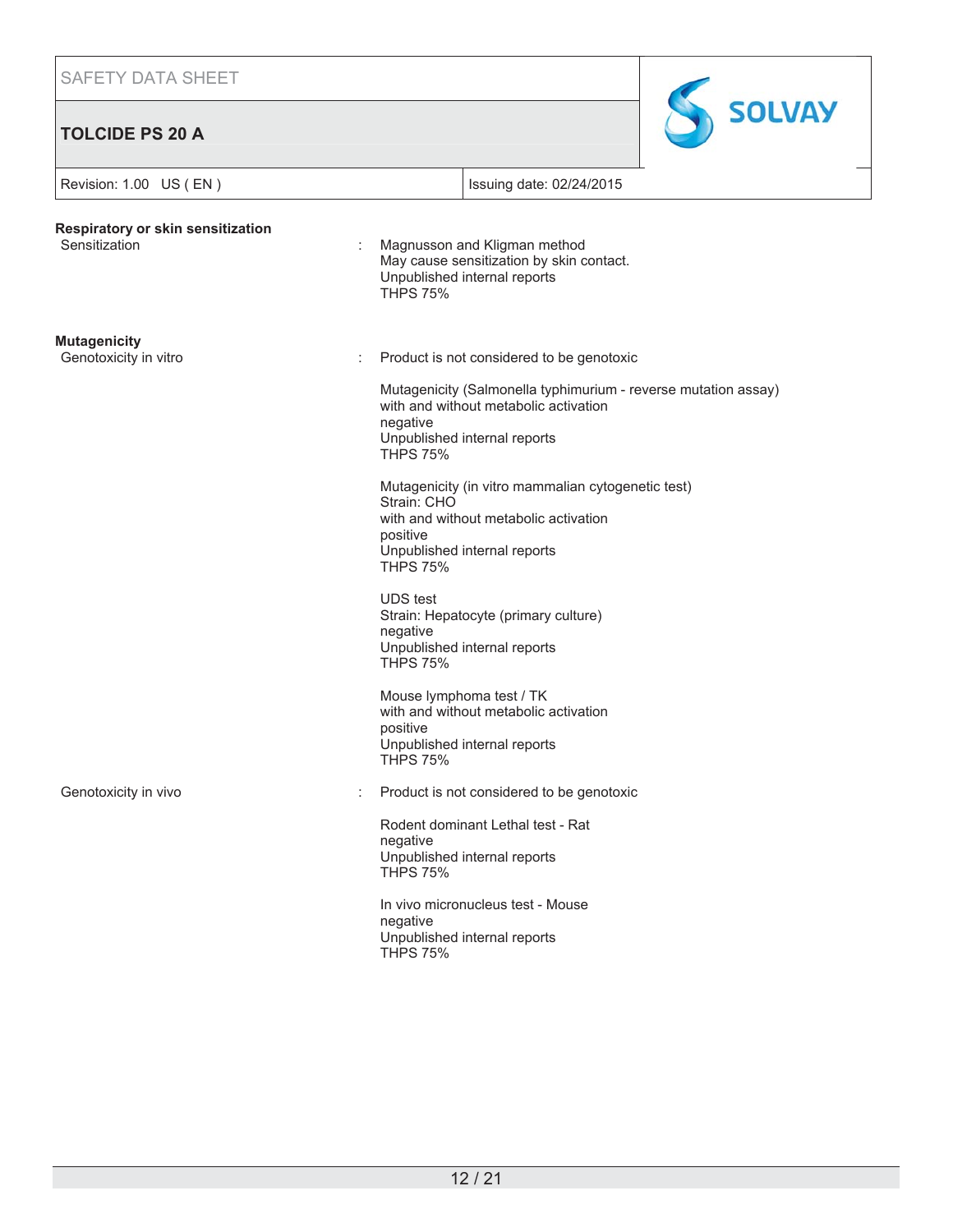SAFETY DATA SHEET **TOLCIDE PS 20 A** Revision: 1.00 US (EN ) **ISSUING 19** Issuing date: 02/24/2015 **Carcinogenicity** Carcinogenicity **Carcinogenicity Carcinogenicity Carcinogenicity Carcinogenicity** Animal testing did not show any carcinogenic effects. Published data THPS 75% Mouse Oral exposure Animal testing did not show any carcinogenic effects. Published data THPS 75% This product does not contain any ingredient designated as probable or suspected human carcinogens by: NTP IARC OSHA ACGIH **Toxicity for reproduction and development** Toxicity to reproduction / fertility **interpreterations** : Fertility study 2 generations - Rat Oral exposure no impairment of fertility has been observed Unpublished internal reports THPS 75% Developmental Toxicity/Teratogenicity : Rat Oral exposure

> Rabbit Oral exposure NOEL teratogenicity: 18 mg/kg NOEL maternal: 18 mg/kg

NOEL teratogenicity: 30 mg/kg NOEL maternal: 15 mg/kg

**SOLVAY** 

Unpublished internal reports

THPS 75%

Effects on development were observed May cause harm to the unborn child. Unpublished internal reports THPS 75%

**STOT**

| STOT-single exposure<br>Tetrakis (Hydroxymethyl) Phosphonium<br>Sulfate | Toxicology Assessment:<br>The substance or mixture is not classified as specific target organ toxicant,<br>single exposure.<br>internal evaluation |
|-------------------------------------------------------------------------|----------------------------------------------------------------------------------------------------------------------------------------------------|
| STOT-repeated exposure                                                  | Oral exposure 90 Days - Rat, for males and females<br>NOEL: 1 mg/kg<br>Liver toxicity<br>Unpublished internal reports                              |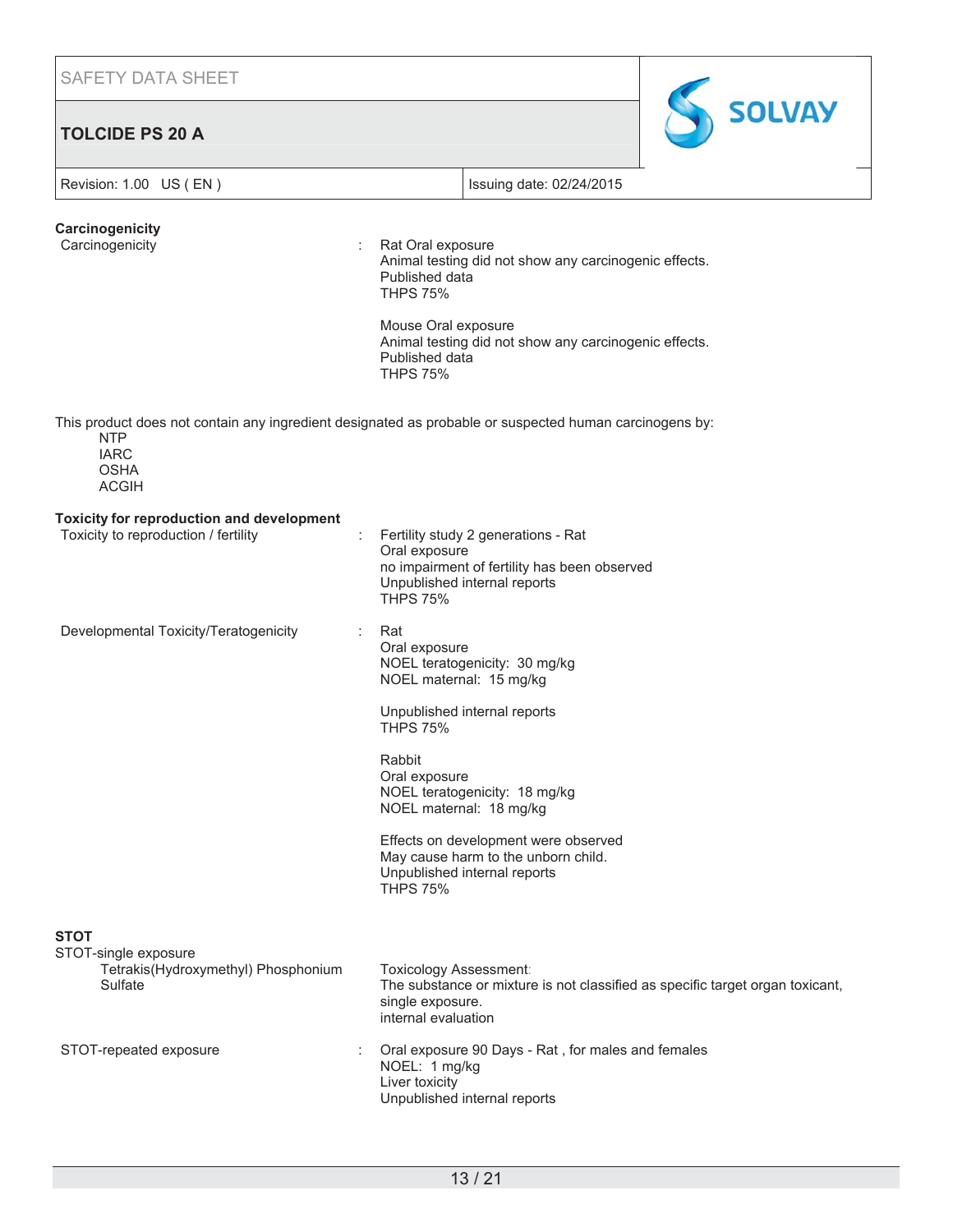# **TOLCIDE PS 20 A**



| Revision: 1.00 US (EN)                                                                                                |                   | Issuing date: 02/24/2015                            |                                                                             |
|-----------------------------------------------------------------------------------------------------------------------|-------------------|-----------------------------------------------------|-----------------------------------------------------------------------------|
|                                                                                                                       | <b>THPS 75%</b>   |                                                     |                                                                             |
| <b>Neurological effects</b><br>Neurological effects                                                                   |                   | product does not induce inhibition, THPS 75%        | Screening biochemistry test kit for cholinesterase activity inhibition, The |
| <b>Experience with human exposure</b><br>Experience with human exposure : Inhalation :                                |                   | Not classified as irritating to respiratory system. |                                                                             |
| Carcinogenicity<br>Tetrakis(Hydroxymethyl) Phosphonium : The product is not considered to be carcinogenic.<br>Sulfate |                   |                                                     |                                                                             |
| Teratogenicity<br>Tetrakis(Hydroxymethyl) Phosphonium :<br>Sulfate                                                    |                   | Suspected human reproductive toxicant               |                                                                             |
| <b>Aspiration toxicity</b><br>Aspiration toxicity                                                                     | no data available |                                                     |                                                                             |

## **SECTION 12: Ecological information**

| <b>12.1 Toxicity</b>                                          |    |                                                                                                                   |
|---------------------------------------------------------------|----|-------------------------------------------------------------------------------------------------------------------|
| <b>Aquatic Compartment</b><br>Acute toxicity to fish          |    | LC50 - 96 h : 119 mg/l - Oncorhynchus mykiss (rainbow trout)<br>Unpublished internal reports<br><b>THPS 75%</b>   |
|                                                               |    | LC50 - 96 h : 93 mg/l - Lepomis macrochirus (Bluegill sunfish)<br>Unpublished internal reports<br><b>THPS 75%</b> |
| Acute toxicity to daphnia and other aquatic<br>invertebrates. |    | EC50 - 48 h : 15.1 mg/l - Daphnia magna (Water flea)<br>THPS 75%<br>Unpublished internal reports                  |
|                                                               | ÷. | EC50 - 48 h : 0.4 mg/l - Crustacean: Acartia tonsa<br>THPS 75%<br>Unpublished internal reports                    |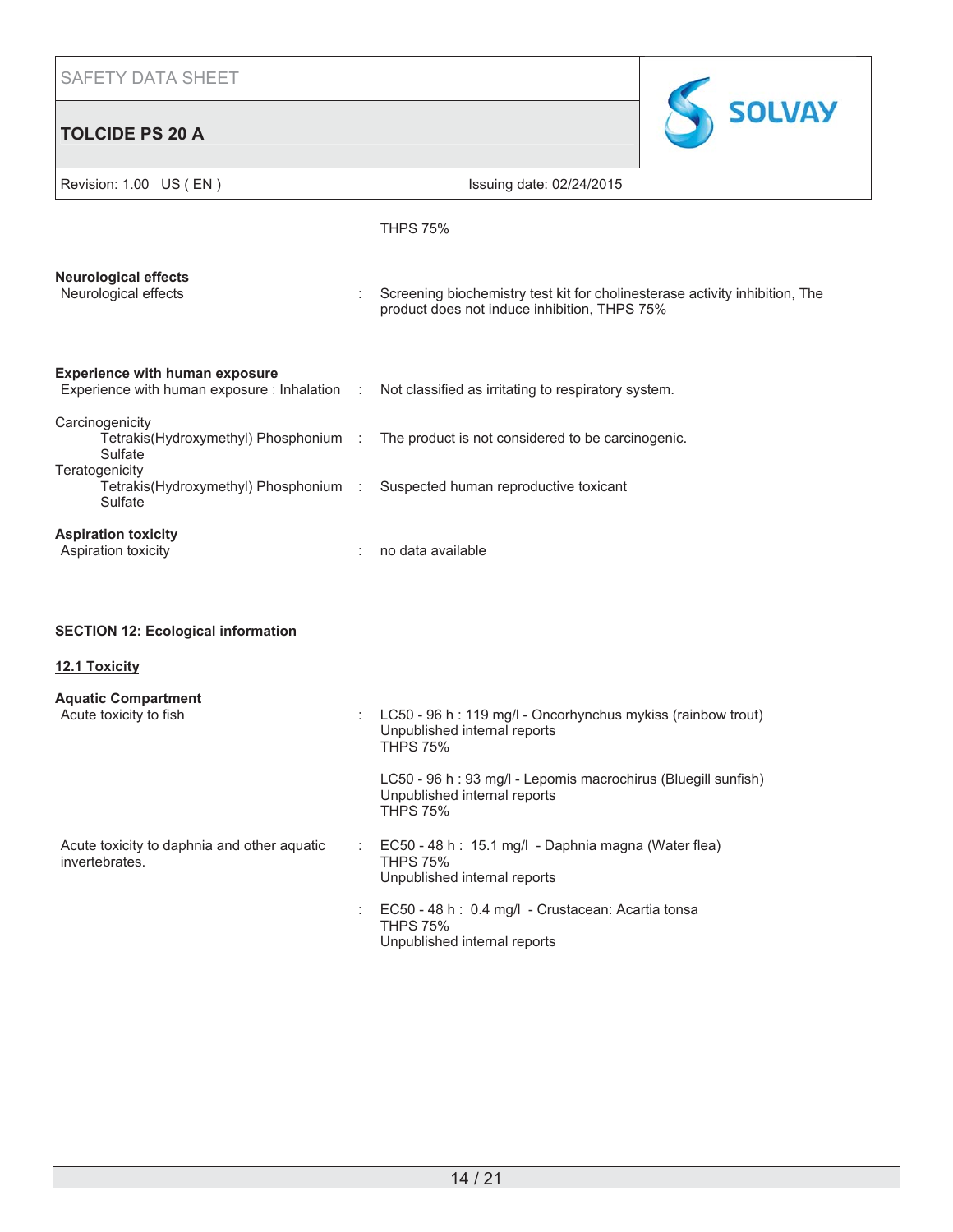**TOLCIDE PS 20 A**



| Revision: 1.00 US (EN)                                                                                                                                                            |                                                                                                                                    | Issuing date: 02/24/2015                                                                                                                                                  |
|-----------------------------------------------------------------------------------------------------------------------------------------------------------------------------------|------------------------------------------------------------------------------------------------------------------------------------|---------------------------------------------------------------------------------------------------------------------------------------------------------------------------|
| Toxicity to aquatic plants                                                                                                                                                        | <b>THPS 75%</b><br>Unpublished internal reports                                                                                    | EC50 - 96 h : 0.66 mg/l - Pseudokirchneriella subcapitata (microalgae)                                                                                                    |
|                                                                                                                                                                                   | <b>THPS 75%</b><br>Unpublished internal reports                                                                                    | EC50 - 96 h : 0.16 mg/l - Skeletonema costatum (marine diatom)                                                                                                            |
|                                                                                                                                                                                   | <b>THPS 75%</b><br>Unpublished internal reports                                                                                    | NOEC - 96 h : 0.059 mg/l - Skeletonema costatum (marine diatom)                                                                                                           |
| Toxicity to microorganisms                                                                                                                                                        | EC50 - 3 h : 24 mg/l - activated sludge<br><b>THPS 75%</b><br>Unpublished internal reports                                         |                                                                                                                                                                           |
| Chronic toxicity to fish<br>Tetrakis(Hydroxymethyl) Phosphonium :<br>Sulfate                                                                                                      | flow-through test<br>Method: OECD Test Guideline 210<br>Harmful to fish with long lasting effects.<br>Unpublished internal reports | NOEC: 0.83 mg/l - 32 Days - Pimephales promelas (fathead minnow)                                                                                                          |
| Chronic toxicity to daphnia and other aquatic invertebrates.<br>Tetrakis(Hydroxymethyl) Phosphonium :<br>Sulfate                                                                  | Unpublished internal reports                                                                                                       | NOEC: 0.0242 mg/l - 21 Days - Daphnia magna (Water flea)<br>semi-static test Method: OECD Test Guideline 202<br>Toxic to aquatic invertebrates with long lasting effects. |
| <b>Sediment compartment</b><br>Toxicity to benthic organims<br>Tetrakis(Hydroxymethyl) Phosphonium :<br>Sulfate                                                                   | EC50: 619 Exposure duration: 5 Days<br>Unpublished internal reports                                                                |                                                                                                                                                                           |
| <b>Terrestrial Compartment</b><br>Toxicity to soil dwelling organisms<br>Tetrakis(Hydroxymethyl) Phosphonium : LC50: 960 mg/kg - 14 Days - Eisenia fetida (earthworms)<br>Sulfate | Method: OECD Test Guideline 207                                                                                                    |                                                                                                                                                                           |
| Toxicity to terrestrial plants<br>Tetrakis(Hydroxymethyl) Phosphonium :<br>Sulfate                                                                                                | EC50: 102 mg/kg - 14 Days<br>Method: OECD Test Guideline 208                                                                       |                                                                                                                                                                           |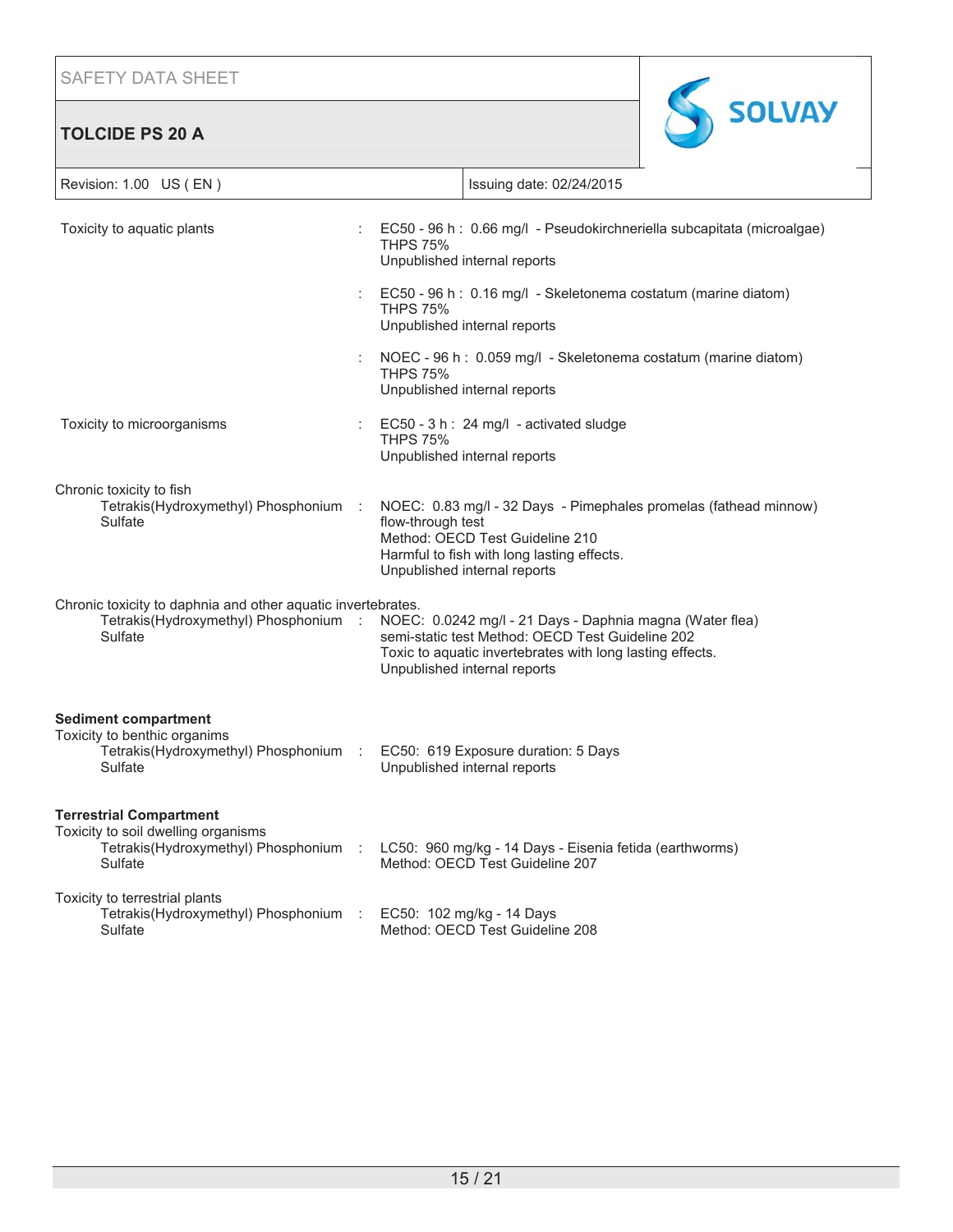# **TOLCIDE PS 20 A**



|  |  | Revision: 1.00 US (EN) |
|--|--|------------------------|
|--|--|------------------------|

Issuing date: 02/24/2015

|                  | <b>Ecotoxicity assessment</b><br>Acute aquatic toxicity                      |      |                                                                                                                                                                                                                                                                                                                |
|------------------|------------------------------------------------------------------------------|------|----------------------------------------------------------------------------------------------------------------------------------------------------------------------------------------------------------------------------------------------------------------------------------------------------------------|
|                  | Tetrakis(Hydroxymethyl) Phosphonium : Very toxic to aquatic life.<br>Sulfate |      |                                                                                                                                                                                                                                                                                                                |
|                  | Chronic aquatic toxicity<br>Sulfate                                          |      | Tetrakis(Hydroxymethyl) Phosphonium : Toxic to aquatic life with long lasting effects.                                                                                                                                                                                                                         |
| <b>M-Factor</b>  | Tetrakis(Hydroxymethyl) Phosphonium :<br>Sulfate                             |      | Acute aquatic toxicity = $1$<br>(according to the Globally Harmonized System (GHS))                                                                                                                                                                                                                            |
|                  | 12.2 Persistence and degradability                                           |      |                                                                                                                                                                                                                                                                                                                |
|                  | <b>Biodegradability</b>                                                      |      |                                                                                                                                                                                                                                                                                                                |
|                  | Biodegradability<br>Tetrakis(Hydroxymethyl) Phosphonium<br>Sulfate           | - 11 | Ultimate aerobic biodegradability<br>Method: Simulation study<br>70 % - 21 d<br>Readily biodegradable.<br>US EPA FIFRA, Subdivision N, § 162-4<br>Unpublished internal reports<br>anaerobic<br>Method: Simulation study<br>60 % - 30 d<br>US EPA FIFRA, Subdivision N, § 162-4<br>Unpublished internal reports |
| <b>Stability</b> | Stability in water<br>Tetrakis(Hydroxymethyl) Phosphonium<br>Sulfate         | - 11 | DT50: Half-life value: 131 Days $(77 °F (25 °C))$<br>pH: 5.0<br>Method: according to a standardized method<br>Unpublished internal reports                                                                                                                                                                     |
|                  |                                                                              |      | DT50: Half-life value: 72 Days $(77 °F (25 °C))$<br>pH: 7.0<br>Method: according to a standardized method<br>Unpublished internal reports                                                                                                                                                                      |
|                  |                                                                              |      | DT50: Half-life value: 7 Days (77 °F (25 °C))<br>pH: 9.0<br>Method: according to a standardized method<br>Unpublished internal reports                                                                                                                                                                         |
|                  |                                                                              |      |                                                                                                                                                                                                                                                                                                                |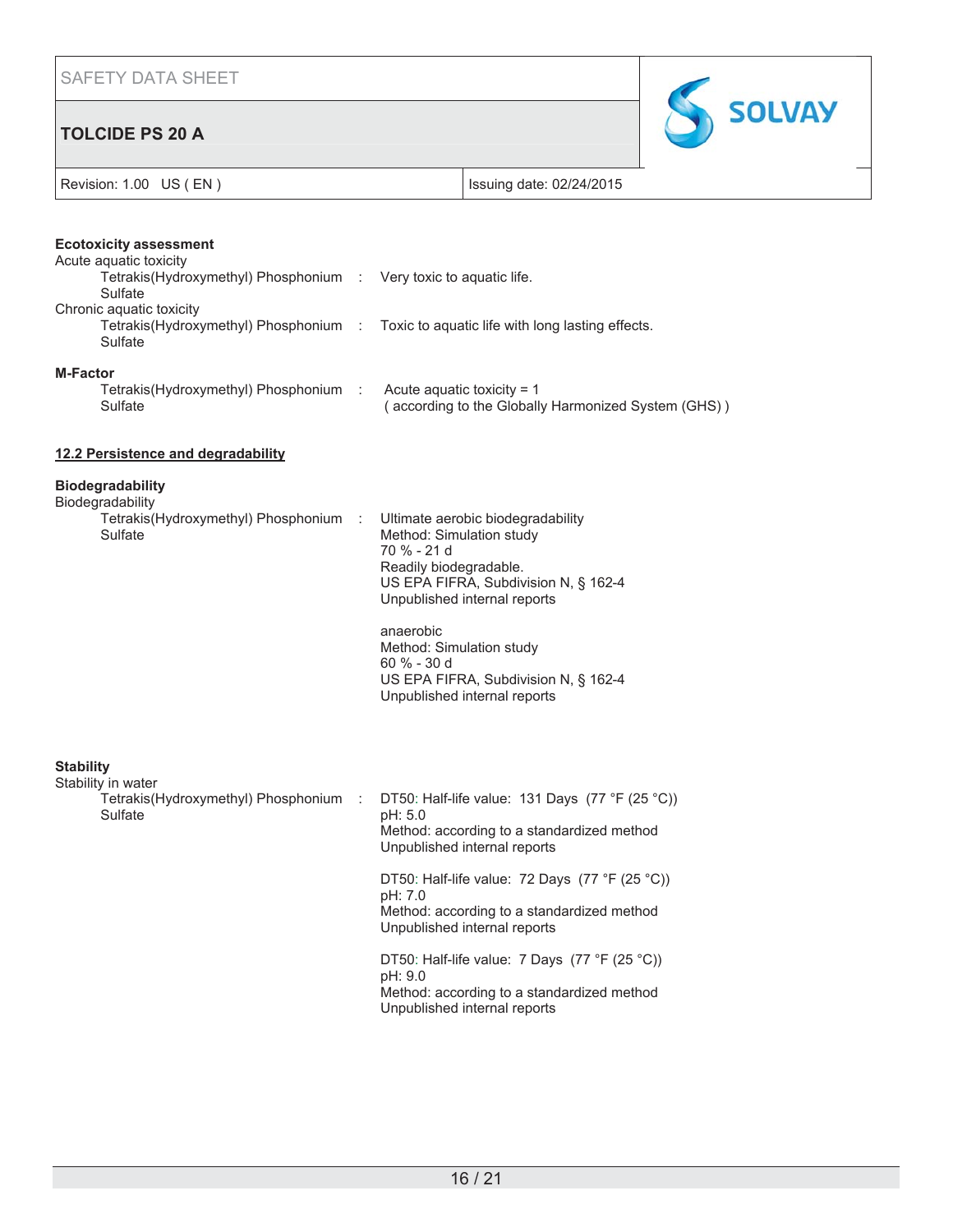SAFETY DATA SHEET **SOLVAY TOLCIDE PS 20 A** Revision: 1.00 US (EN ) The state of the state of the state of the state of the state of the state of the state of the state of the state of the state of the state of the state of the state of the state of the state of the Photodegradation Tetrakis(Hydroxymethyl) Phosphonium Sensitizer: OH Sulfate Concentration sensitizer in molecule/cm3: 1,500,000 1/cm3 Rate constant in cm3 / molecule\*s: 2.7E-11 cm3/s Half-life indirect photolysis: 0.4 Days Structure-activity relationship (SAR) Published data **Degradability assessment** Degradability assessment Tetrakis(Hydroxymethyl) Phosphonium : The product is considered to be rapidly degradable in the environment Sulfate **12.3 Bioaccumulative potential** no data available **12.4 Mobility in soil** Adsorption potential (Koc) Tetrakis(Hydroxymethyl) Phosphonium Log Koc: 2.2 **Sulfate** Moderately mobile in soils Unpublished internal reports Adsorption/Soil Koc: 153 Method: OECD Test Guideline 106 THPS 75% Mobile in soils Unpublished internal reports **12.5 Results of PBT and vPvB assessment** Results of PBT and vPvB assessment Tetrakis(Hydroxymethyl) Phosphonium : This substance is not considered to be persistent, bioaccumulating and toxic Sulfate (PBT)., This substance is not considered to be very persistent and very bioaccumulating (vPvB).

## **12.6 Other adverse effects**

no data available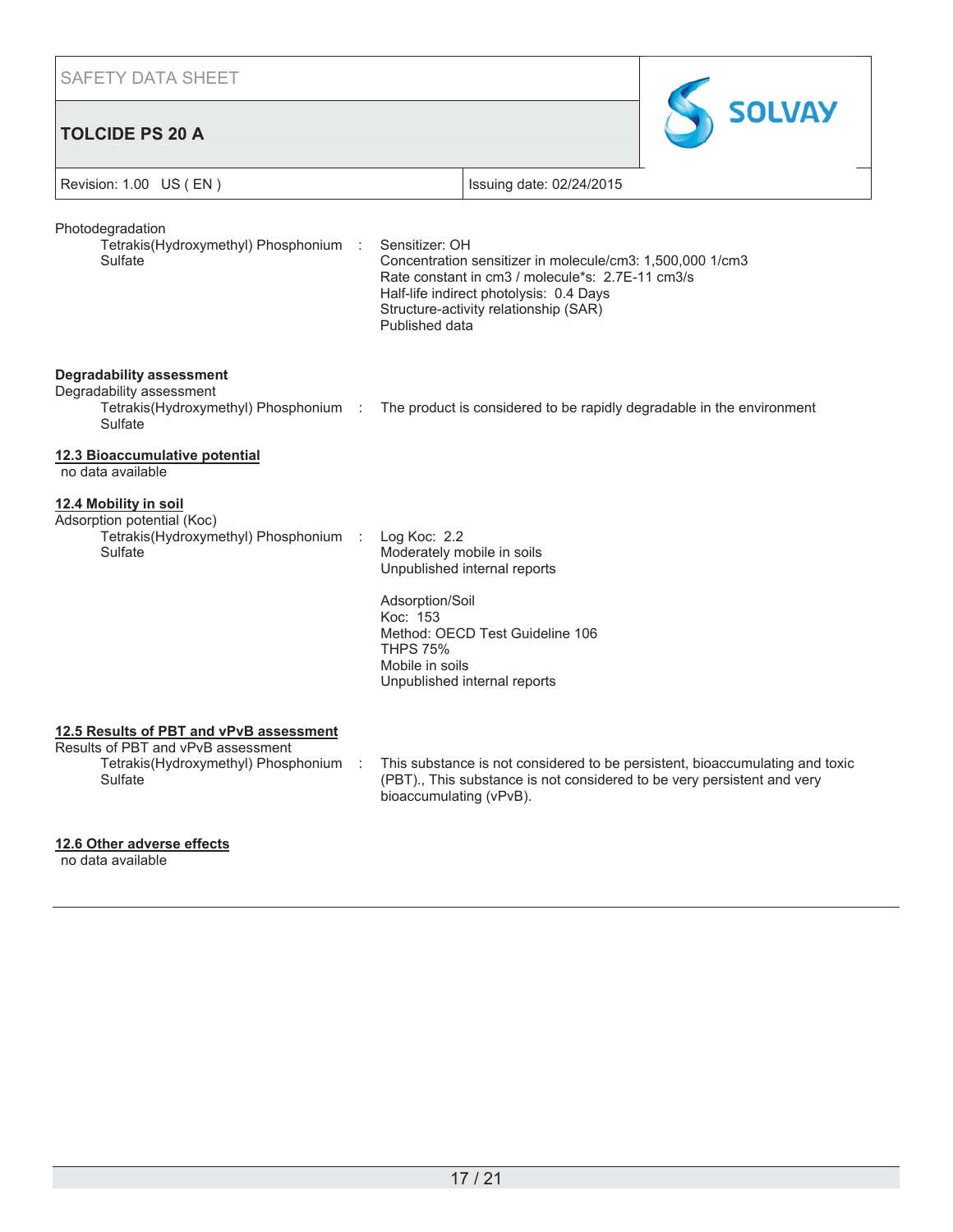# **TOLCIDE PS 20 A**



Revision: 1.00 US (EN) Issuing date: 02/24/2015

#### **SECTION 13: Disposal considerations**

#### **13.1 Waste treatment methods**

# **Product Disposal**

| Advice on Disposal | : Chemical additions, processing or otherwise altering this material may make<br>the waste management information presented in this MSDS incomplete.<br>inaccurate or otherwise inappropriate. Please be advised that state and local<br>requirements for waste disposal may be more restrictive or otherwise different<br>from federal laws and regulations. Consult state and local regulations<br>regarding the proper disposal of this material. |
|--------------------|------------------------------------------------------------------------------------------------------------------------------------------------------------------------------------------------------------------------------------------------------------------------------------------------------------------------------------------------------------------------------------------------------------------------------------------------------|
| Waste Code         | EPA:                                                                                                                                                                                                                                                                                                                                                                                                                                                 |

**Advice on cleaning and disposal of packaging**

| Advice | Take preliminary precautions based on the dangerous properties of the<br>product.<br>Empty the packaging completely prior to disposal.<br>Empty containers should be taken to an approved waste handling site for<br>recycling or disposal. |
|--------|---------------------------------------------------------------------------------------------------------------------------------------------------------------------------------------------------------------------------------------------|
|        | The user's attention is drawn to the possible existence of local regulations<br>regarding disposal.                                                                                                                                         |

Hazardous Waste – NO

## **SECTION 14: Transport information**

**DOT**

not regulated

#### **TDG**

not regulated

## **IMDG**

not regulated

## **IATA**

not regulated

Note: The above regulatory prescriptions are those valid on the date of publication of this sheet. Given the possible evolution of transportation regulations for hazardous materials, it would be advisable to check their validity with your sales office.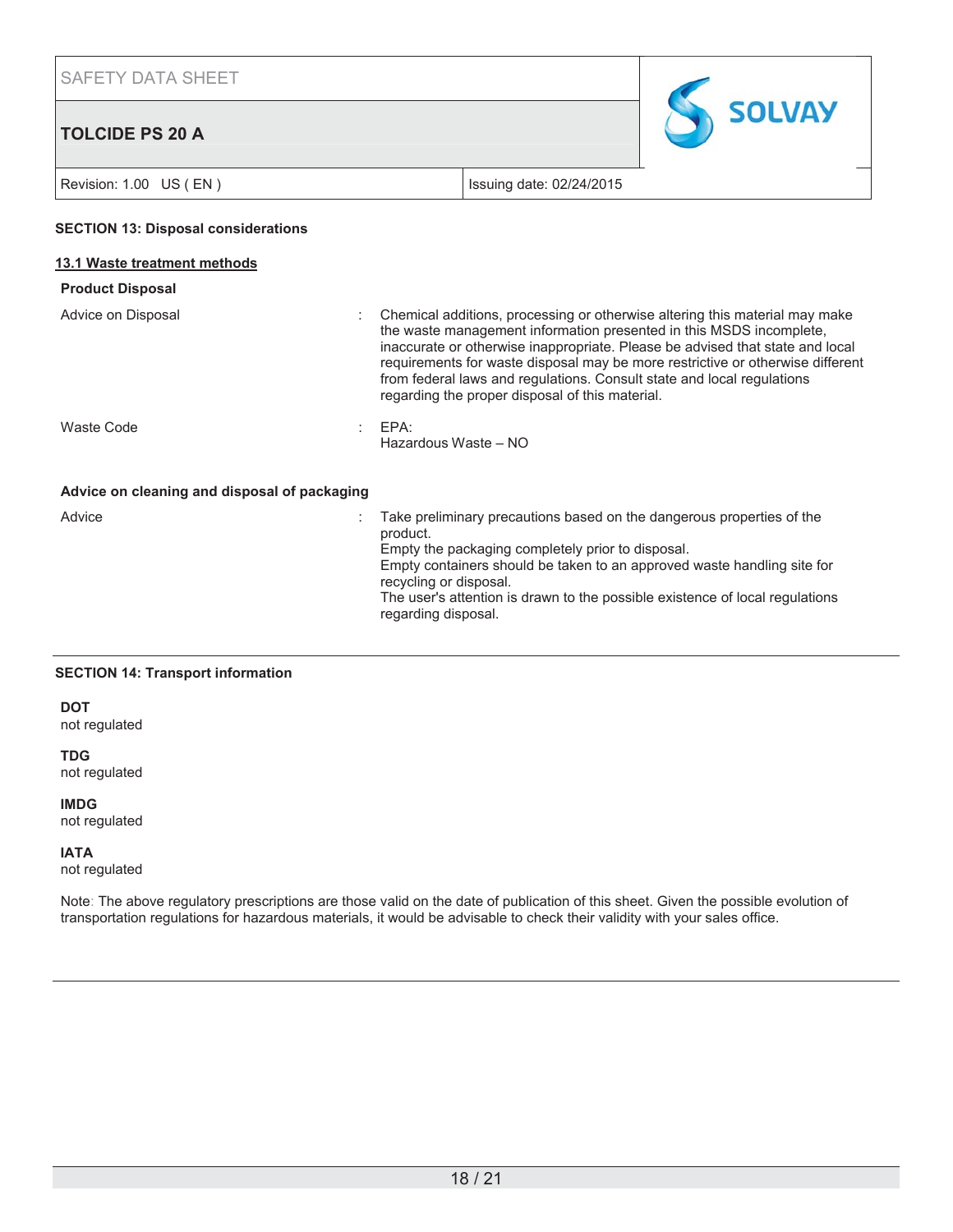## **TOLCIDE PS 20 A**



# Revision: 1.00 US (EN ) The state of the state of the state of the state of the state of the state of the state of the state of the state of the state of the state of the state of the state of the state of the state of the **SECTION 15: Regulatory information 15.1 Notification status** United States TSCA Inventory : e (special case) This product is regulated under the United States Federal Insecticide, Fungicide and Rodenticide Act (FIFRA). Canadian Domestic Substances List (DSL) : YES (positive listing) All components of this product are on the Canadian DSL. Australia Inventory of Chemical Substances (AICS) : YES (positive listing) On the inventory, or in compliance with the inventory Japan. CSCL - Inventory of Existing and New Chemical Substances : n (Negative listing) Not in compliance with the inventory Korea. Korean Existing Chemicals Inventory (KECI) in (Negative listing) in (Negative listing) Not in compliance with the inventory China. Inventory of Existing Chemical Substances in China (IECSC) : n (Negative listing) Not in compliance with the inventory

## **15.2 Federal Regulations**

## **SARA 311/312 Hazards**

| Fire Hazard                       | no  |
|-----------------------------------|-----|
| <b>Reactivity Hazard</b>          | no  |
| Sudden Release of Pressure Hazard | no  |
| Acute Health Hazard               | ves |
| l Chronic Health Hazard           | ves |

**SARA 313 EXALGE 213 :** This material does not contain any chemical components with known CAS numbers that exceed the threshold (De Minimis) reporting levels established by SARA Title III, Section 313.

**SARA 302** : No chemicals in this material are subject to the reporting requirements of SARA Title III, Section 302.

## **EPCRA - Emergency Planning and Community Right-to-Know**

#### **CERCLA Reportable Quantity**

| <b>Tredients</b>         | $\sim$<br>S-NO.<br>UMU      | <br>quantity<br>ortable<br>nn. |
|--------------------------|-----------------------------|--------------------------------|
| -<br>Formaldehyde        | $50-00-0$                   | 100 lb                         |
| $\cdots$<br>Acrylic Acid | 79-.<br>-<br>$\sim$<br>. U- | 5000 lb                        |

#### **SARA 304 Reportable Quantity**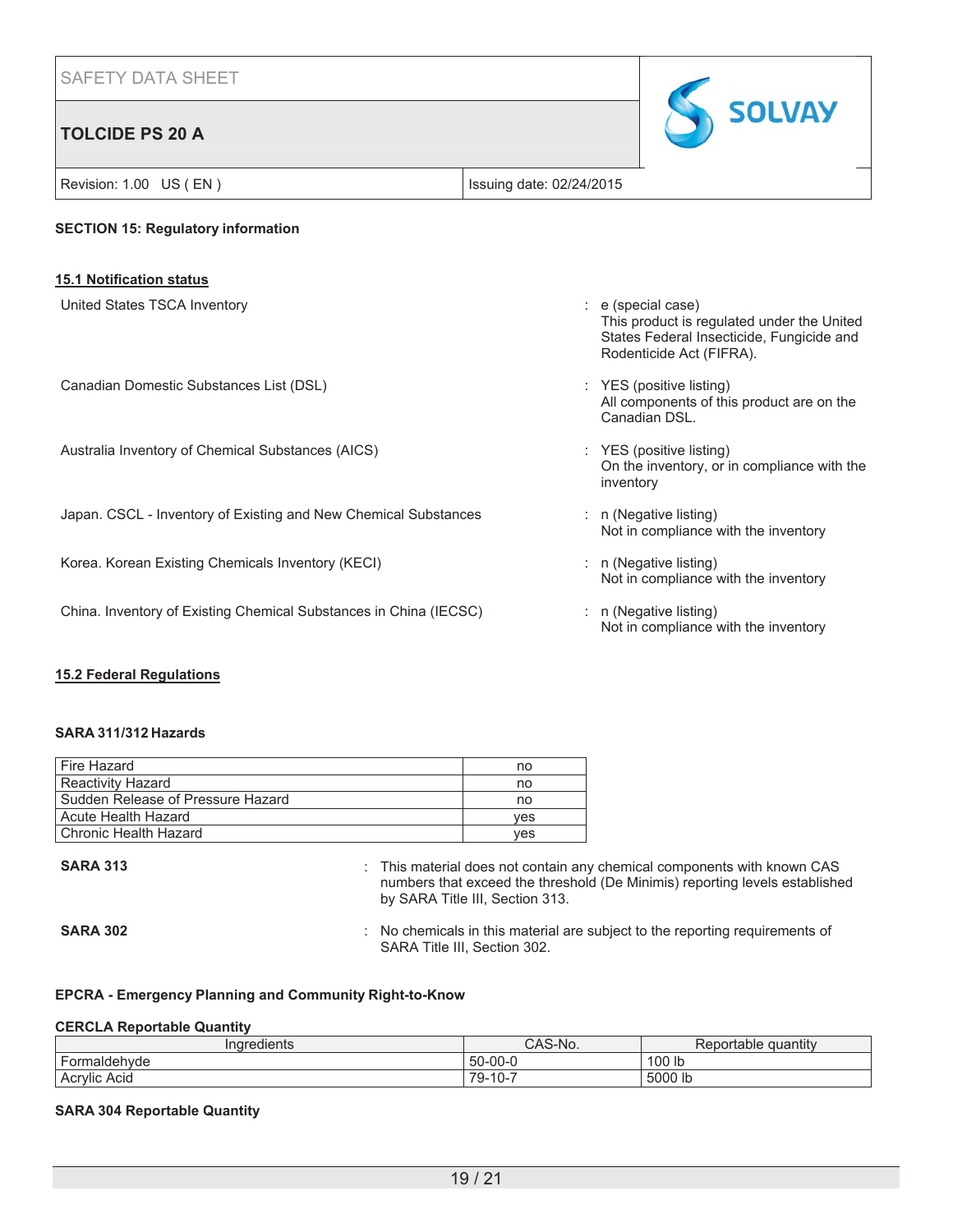## **TOLCIDE PS 20 A**



|  |  | Revision: 1.00 US (EN) |
|--|--|------------------------|
|--|--|------------------------|

Issuing date: 02/24/2015

| .<br>. iui<br>eulents                                                                              | n<br>NO.<br>טרוט      | uantıt∖<br>эпаріє<br> |
|----------------------------------------------------------------------------------------------------|-----------------------|-----------------------|
| $\overline{\phantom{0}}$<br>$\sim$ $\sim$ $\sim$ $\sim$<br>- - - - -<br>ori<br>71 V L<br>'ue<br>л. | 71<br>-w<br>:C.<br>-- | 100 lb                |
|                                                                                                    |                       |                       |

## **SARA 302 Reportable Quantity**

| 116<br>ت الم                                  | w<br>¬∟<br>◝ | .<br>.<br>antit<br>anie |
|-----------------------------------------------|--------------|-------------------------|
| $\ddot{\phantom{0}}$<br>- 1-<br>.<br><br>. JT | $00-$        | 100<br>-lb              |

## **15.3 State Regulations**

| <b>California Prop 65</b> | : WARNING! This product contains a chemical known in the State of California<br>to cause cancer.<br>Formaldehyde            |
|---------------------------|-----------------------------------------------------------------------------------------------------------------------------|
|                           | No Significant Risk Levels (NSRLs) have been established for the following:<br>Formaldehyde<br>Value: 40 micrograms per day |

## **SECTION 16: Other information**

#### **NFPA (National Fire Protection Association) - Classification**

| Health                    | $: 2$ moderate         |
|---------------------------|------------------------|
| Flammability              | $\therefore$ 0 minimal |
| Instability or Reactivity | $: 1$ slight           |

## **HMIS (Hazardous Materials Identification System (Paint & Coating)) - Classification**

| Health       | $: 2$ moderate         |
|--------------|------------------------|
| Flammability | $\therefore$ 0 minimal |
| Reactivity   | $\therefore$ 1 slight  |

## **Further information**

| Date Prepared              | 102/24/2015                                 |
|----------------------------|---------------------------------------------|
| <b>Further information</b> | Product classified under the US GHS format. |

## **Key or legend to abbreviations and acronyms used in the safety data sheet**

| <b>TWA</b>   | 8-hour, time-weighted average                               |
|--------------|-------------------------------------------------------------|
| <b>ACGIH</b> | American Conference of Governmental Industrial Hygienists   |
| <b>OSHA</b>  | Occupational Safety and Health Administration               |
| <b>WHMIS</b> | Workplace Hazardous Materials Information System            |
| <b>NTP</b>   | National Toxicology Program                                 |
| <b>IARC</b>  | International Agency for Research on Cancer                 |
|              | Solvay Acceptable Exposure Limit                            |
| <b>NIOSH</b> | National Institute for Occupational Safety and Health       |
| <b>NFPA</b>  | <b>National Fire Protection Association</b>                 |
| <b>HMIS</b>  | Hazardous Materials Identification System (Paint & Coating) |